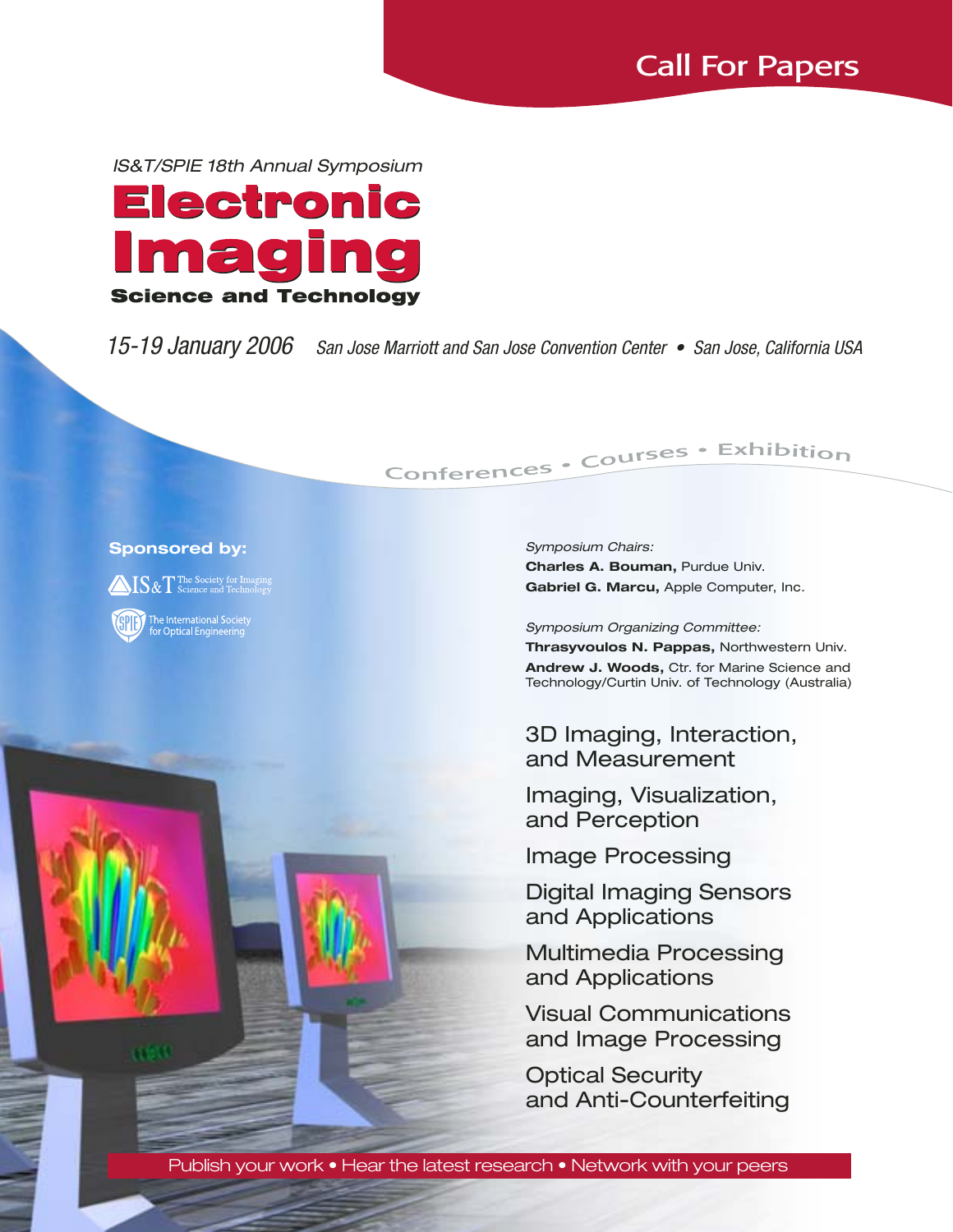IS&T/SPIE 18th Annual Symposium



### 15–19 January 2006 San Jose Marriott and San Jose Convention Center • San Jose, California USA

**Conferences • Continuing Education • Technical Exhibitions • Demonstrations**

### Critical Dates:

*Abstract Due Date:* **5 July 2005**

*Final Summary (200 words) Due Date:* **14 November 2005**

*Manuscript Due Date for On-Site Proceedings:* **24 October 2005**

*Manuscript Due Date:* **19 December 2005**

*IS&T/SPIE would like to express their deepest appreciation to the symposium chairs, conference chairs, and program committees who have so generously given of their time and advice to make this symposium possible. The symposium, like our other conferences and activities, would not be possible without the dedicated contribution of our participants and members.*

# **You're Invited!**

On behalf of IS&T—The Society for Imaging Science and Technology and SPIE—The International Society for Optical Engineering, we would like to invite you to participate in the 18th annual Symposium on Electronic Imaging: Science and Technology, encompassing 26 technical conferences. The EI Symposium has evolved into the premier international event for exchanging the latest information on new technologies, applications, and solutions in the broad field of electronic imaging.

The EI Symposium reflects the rapid evolution in electronic imaging by combining fundamental areas that have been a part of EI from the beginning, with current hot topic areas, and freshly developing trends. This mixture has allowed the symposium to maintain both breadth and depth, while defining the cutting edge of electronic imaging science and technology.

EI is the premier forum for sharing knowledge about the latest progress and advances in electronic imaging through papers and posters, augmented by state-of-the-art technical courses. The symposium has an excellent track record in fostering synergism between the many research fields in electronic imaging. The breadth of coverage makes the EI Symposium an ideal opportunity for newcomers to catch up in any area of electronic imaging.

A rich assortment of short courses, and panel sessions, allows you to get in-depth knowledge of fundamental principles and the latest trends in electronic imaging. Individual EI conference chairs actively encourage young researchers with new ideas to participate and present, enhancing the vitality of the symposium. Outstanding plenary speakers provide a series of stimulating presentations of broad interest to all attendees.

The EI 2006 technical conferences are complemented by interest group meetings, and technology demonstrations. With its receptions and the down-town San Jose location, the symposium is an excellent opportunity to renew old friendships and network with new contacts. You and your family will also enjoy the vibrant culture and many points of interest in the greater San Francisco area. Make your plans now to join us in San Jose the week of January 15th for this exciting electronic imaging event!

*Symposium Chairs:*



**Charles A. Bouman,** Purdue Univ.



**Gabriel G. Marcu,** Apple Computer, Inc.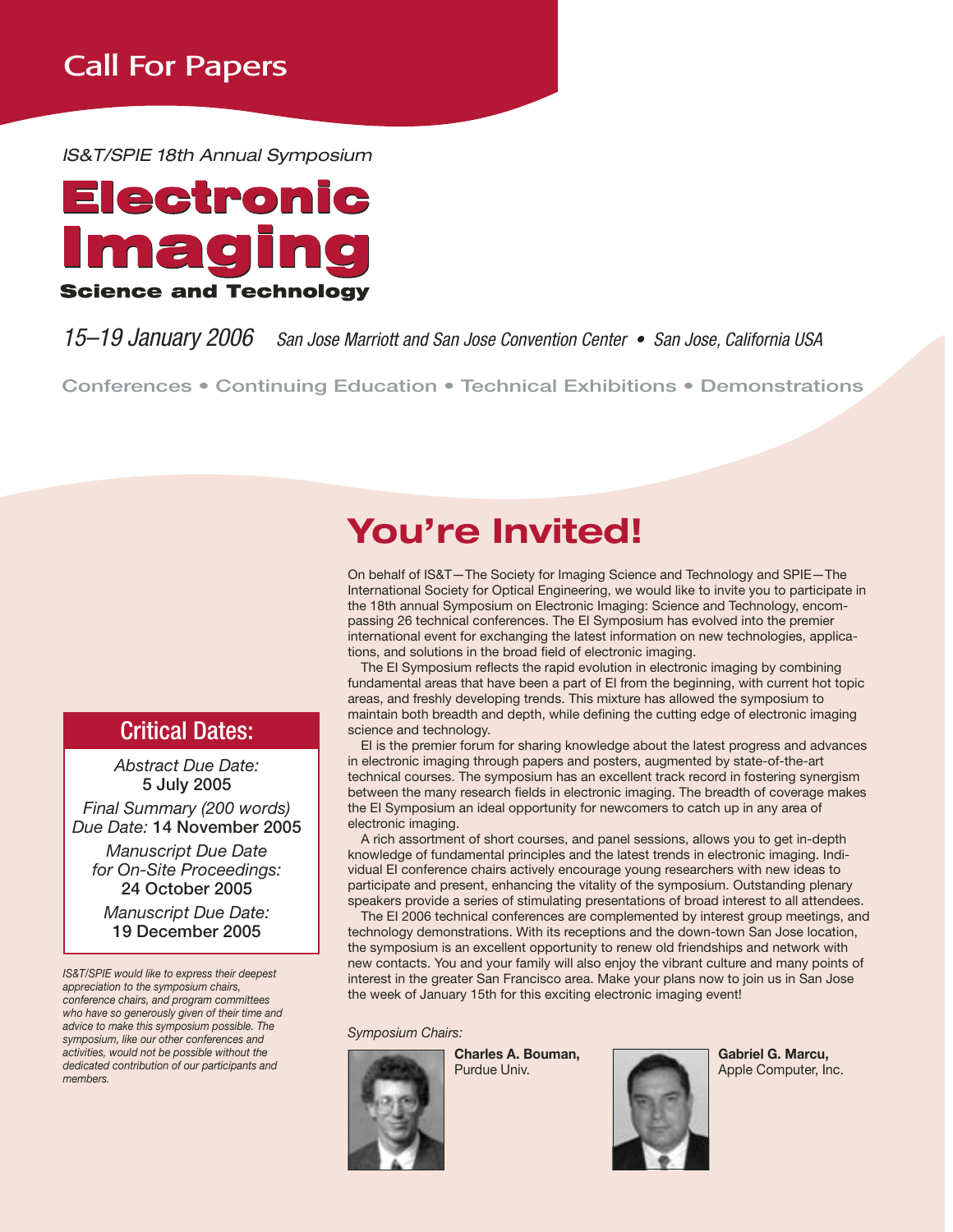*Symposium Chairs:*

**Charles A. Bouman,** Purdue Univ. **Gabriel G. Marcu,** Apple Computer, Inc.

*Symposium Organizing Committee:* **Thrasyvoulos N. Pappas,** Northwestern Univ.

**Andrew J. Woods,** Ctr. for Marine Science and Technology/Curtin Univ. of Technology (Australia)

*Short Course Chairs* **Edward J. Delp III,** Purdue Univ. **Michael A. Kriss,** Consultant

*Exhibition Chair* **A. Ufuk Agar,** Garanti Technologies (Turkey)

*Demonstration Chair*

- **Neil A. Dodgson,** Univ. of Cambridge (United Kingdom)
- *Technical Organizing Committee*

**Jan P. Allebach,** Purdue Univ.

- **John G. Apostolopoulos,** Hewlett-Packard Labs.
- **Jaakko T. Astola,** Tampereen Teknillinen Yliopisto (Finland)

**Morley M. Blouke,** Ball Aerospace & Technologies Corp.

**Mark T. Bolas,** Univ. of Southern California **Katy Börner,** Indiana Univ.

**Charles A. Bouman,** Purdue Univ.

- **Michael Bove, Jr.,** MIT Media Lab.
- **Surendar Chandra,** Univ. of Notre Dame
- **Edward Y. Chang,** Univ. of California/Santa Barbara
- **Hui Chao,** Hewlett-Packard Co.
- **Chang Wen Chen,** Florida Institute of Technology
- **Brian D. Corner,** U.S. Army Natick Soldier Ctr.

**Reiner Creutzburg,** Fachhochschule Brandenburg (Germany)

**Luke C. Cui,** Lexmark International, Inc.

**Scott J. Daly,** Sharp Labs. of America, Inc.

**Edward J. Delp III,** Purdue Univ.

- **Jeffrey M. DiCarlo,** Hewlett-Packard Labs. **Neil A. Dodgson,** Univ. of Cambridge (United Kingdom)
- **Edward R. Dougherty,** Texas A&M Univ. **Karen O. Egiazarian,** Tampereen Teknillinen
- Yliopisto (Finland)

**Robert F. Erbacher,** Utah State Univ.

**Reiner Eschbach,** Xerox Corp. **Theo Gevers,** Univ. van Amsterdam

(Netherlands)

**Carsten Griwodz,** Univ. of Oslo (Norway) **Matti T. Gröhn,** CSC-Scientific Computing

### Submit your abstract today!

electronicimaging.org

Ltd. (Finland)

**Alan Hanjalic,** Technische Univ. Delft (Netherlands)

- **Francisco Hideki Imai,** Rochester Institute of **Technology**
- **Nasser Kehtarnavaz,** The Univ. of Texas at Dallas
- **Phillip A. Laplante,** The Pennsylvania State Univ.

**Longin Jan Latecki,** Temple Univ.

**Peng Li,** GEO-Centers, Inc.

**Xiaofan Lin,** Hewlett-Packard Labs.

**Gabriel G. Marcu,** Apple Computer, Inc.

- **Russel A. Martin,** Foveon USA
- **Ian E. McDowall,** Fakespace Labs., Inc.

**Fabrice Meriaudeau,** Univ. de Bourgogne (France)

- **John O. Merritt,** The Merritt Group
- **Eric L. Miller,** Northeastern Univ.
- **Yoichi Miyake,** Chiba Univ. (Japan) **David M. Mount,** Univ. of Maryland/College Park
- **Nasser M. Nasrabadi,** Army Research Lab.
- **Kurt Niel,** Fachhochschule Wels (Austria) **Sethuraman Panchanathan,** Arizona State Univ.

**Thrasyvoulos N. Pappas,** Northwestern Univ.

- **Syed A. Rizvi,** CUNY/College of Staten Island
- **Jonathan C. Roberts,** Univ. of Kent (United Kingdom)
- **Bernice E. Rogowitz,** IBM Thomas J. Watson Research Ctr.
- **Mitchell Rosen,** Rochester Institute of **Technology**
- **Amir Said,** Hewlett-Packard Labs.

**Nitin Sampat,** Rochester Institute of **Technology** 

- **Simone Santini,** Univ. of California/San Diego
- **Raimondo Schettini,** DISCo/Univ. degli Studi di Milano-Bicocca (Italy)

**Nicu Sebe,** Univ. van Amsterdam (Netherlands)

**Subramania I. Sudharsanan,** Queen's Univ. (Canada)

- **Kazem Taghva,** Univ. of Nevada/Las Vegas
- **Jarmo H. Takala,** Tampereen Teknillinen Yliopisto (Finland)
- **Matthew Tocheri,** Arizona State Univ. **Shoji Tominaga,** Osaka Electro-Communication Univ. (Japan)
- **Rudolf L. van Renesse,** VanRenesse Consulting (Netherlands)
- **Ping Wah Wong,** IDzap LLC
- **Andrew J. Woods,** Ctr. for Marine Science and Technology/Curtin Univ. of Technology (Australia) **Angela Y. Wu,** American Univ.

### **Contents**

### 3D Imaging, Interaction, and Measurement

| EI101 Stereoscopic Displays and          |  |
|------------------------------------------|--|
| Applications XVII 4                      |  |
| EI102 The Engineering Reality of Virtual |  |
|                                          |  |
| EI103 Three-Dimensional Image Capture    |  |
| and Applications VI 5                    |  |

### Imaging, Visualization, and Perception

| EI105                   | Human Vision and Electronic<br>Imaging XI $\ldots \ldots \ldots \ldots \ldots \ldots \ldots 6$ |  |
|-------------------------|------------------------------------------------------------------------------------------------|--|
| EI106                   | Color Imaging XI: Processing,<br>Hardcopy, and Applications  6                                 |  |
| EI107                   | <b>Image Quality and System</b>                                                                |  |
| EI108                   | Visualization and Data Analysis 2006 8                                                         |  |
| EI109                   | Internet Imaging VII 8                                                                         |  |
| EI110                   | Spectral Imaging: Eighth International<br>Symposium on Multispectral Color                     |  |
|                         | Science 9                                                                                      |  |
| <b>Image Processing</b> |                                                                                                |  |
| EI111                   | Real-Time Image Processing III 10                                                              |  |

| EN 11 | Real-Time Image Processing III 10               |
|-------|-------------------------------------------------|
| EI112 | Image Processing: Algorithms and                |
|       |                                                 |
| EI113 | Applications of Artificial Neural               |
|       | Networks and Machine Learning in                |
|       | Image Processing X 10                           |
| EI114 | Computational Imaging IV 11                     |
| EI115 | Vision Geometry XIV 12                          |
| EI116 | Document Recognition and                        |
|       | Retrieval XIII  12                              |
| EI126 | Digital Publishing 13                           |
|       | <b>Digital Imaging Sensors and Applications</b> |
|       |                                                 |

| <b>Prynaministry Concord and Approactors</b> |
|----------------------------------------------|
| EI117 Sensors, Cameras, and Systems for      |
| Scientific/Industrial Applications VIII 14   |

- EI118 Digital Photography II . . . . . . . . . . 14
- EI119 Machine Vision Applications in
- Industrial Inspection XIV . . . . . . . . . 15

### Multimedia Processing and Applications

- EI120 Multimedia Computing and Networking 2006 . . . . . . . . . . . . . . . . . . . . . . . . 16
- EI121 Security, Steganography, and Watermarking of Multimedia Contents VIII . . . . . . . . . . . . . . . . . . 16
- EI122 Multimedia Content Analysis, Management, and Retrieval 2006 . . 17
- EI123 Embedded Processors for Multimedia and Communications III . . . . . . . . . 18
- EI124 Multimedia on Mobile Devices II . . . 18

### Visual Communications and Image Processing

EI127 Visual Communications and Image Processing 2006 . . . . . . . . . . . . . . . 19

### Optical Security and Anti-Counterfeiting

| EI125 Optical Security and Counterfeit |
|----------------------------------------|
| Deterrence Techniques VI 20            |

| cimaging.org | Symposium Demonstration Session 21 |
|--------------|------------------------------------|
|              | General Information 22             |
|              | Abstract Submission Information 23 |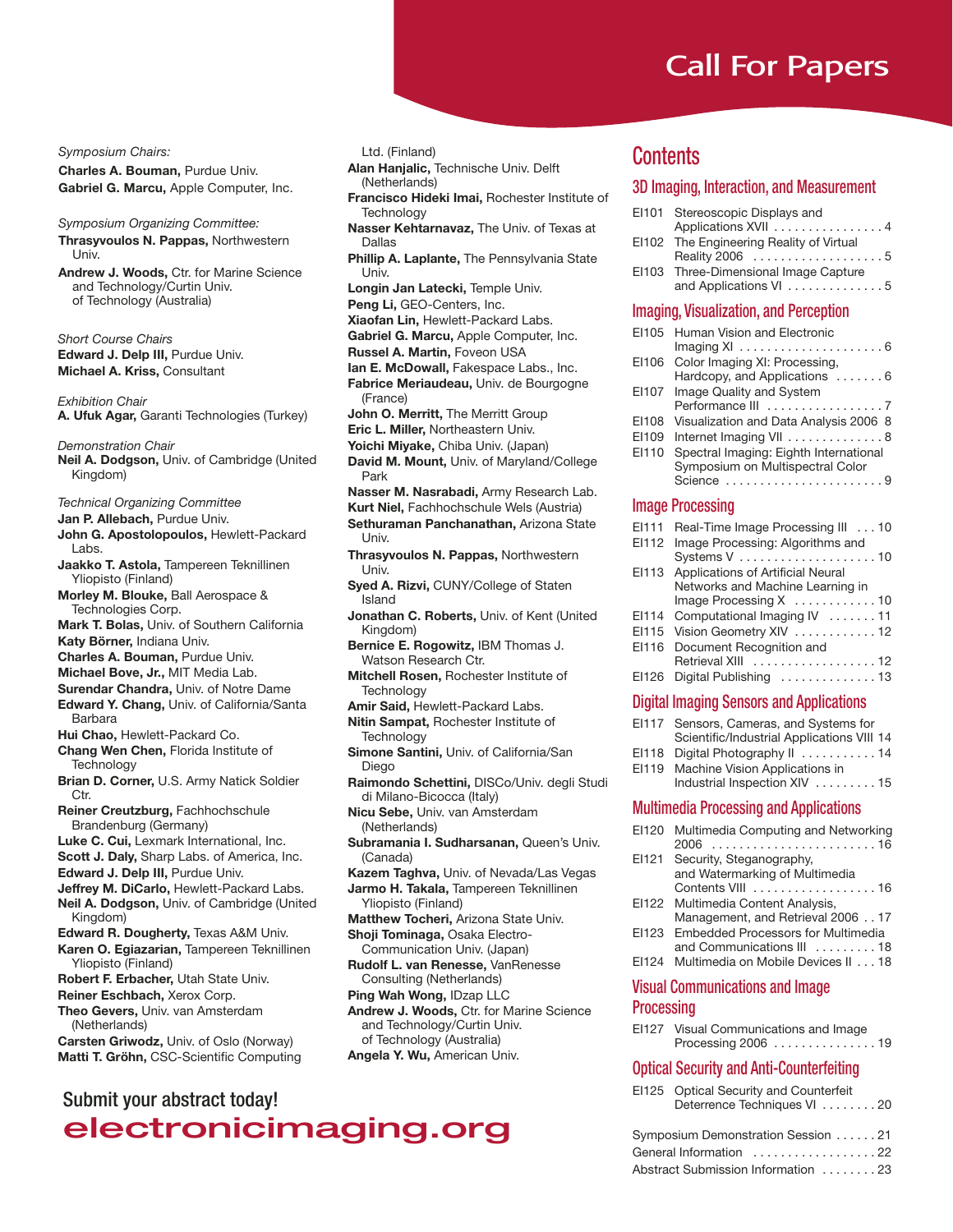# Stereoscopic Displays and Applications XVII (EI101)

*Conference Chairs:* **Andrew J. Woods**, Ctr. for Marine Science and Technology/Curtin Univ. of Technology (Australia); **John O. Merritt**, The Merritt Group; **Neil A. Dodgson**, Univ. of Cambridge (United Kingdom) *Program Committee:* **Gregg E. Favalora**, Actuality Systems, Inc.; **Nicolas S. Holliman**, Univ. of Durham (United Kingdom); **Shojiro Nagata**, InterVision (Japan); **Steven L. Smith**, VREX Malaysia (Malaysia); **Vivian K. Walworth**, Jasper Associates; **Michael A. Weissman**, Micro Vision Systems Inc.

#### **Post Meeting Proceedings Due Dates:** *Abstracts (500 words):* **5 July 2005** *Final Summary (200 words):* **14 November 2005** *Manuscripts:* **19 December 2005**

This conference will focus on recent advances in stereoscopic imaging, covering topics such as 3D display hardware, developments in computer software and digital techniques, and applications that illustrate the user-interface issues and cost/benefit trade-offs of stereoscopic 3D displays. In both real-world and computer-generated imaging applications, stereoscopic 3D display technologies can enhance the user's ability to perceive objects in their correct spatial locations, to move through display space easily, and to manipulate objects efficiently and accurately. The parallel focus on human factors issues and applications requirements is intended to guide future display system development and task-based evaluation of 3D technologies. The conference will bring together practitioners and researchers from industry and academia to facilitate an exchange of current information on stereoscopic 3D techniques and applications. Hardware demonstrations of 3D technologies and applications are strongly encouraged at the conference demonstration session. Facilities for large-screen stereoscopic projection (both still and video) will be available for the presenters.

Papers are solicited for, but not limited to, the following topics:

- Applications of stereoscopic displays. We are especially interested in novel applications and in user trials of existing applications. Application areas include scientific visualization, medical imaging, teleoperation, telepresence, industrial inspection, communications, entertainment, broadcast/cable TV, training, CAD/CAM, molecular modeling, and advertising.
- Advances in stereoscopic display technologies
	- autostereoscopic displays, super and high-density multiview displays, volumetric displays, stereoscopic projection, and other 3D displays
	- methods for recording, playback, transmission, and processing of stereoscopic video
	- stereoscopic computer graphics and stereoscopic gaming
- Digital stereoscopic imaging
	- stereoscopic computer graphics image processing and compression of
	- stereoscopic imagery
	- stereoscopic image synthesis: 2D to 3D conversion, depth map generation, and multi-viewpoint generation
	- transmission standards supporting digital stereoscopic images
	- software and hardware issues for computer display of stereoscopic images
- 3D image acquisition/generation techniques
	- single- and multi-lens camera systems
- motion parallax, volume projection, graphical construction, stereoscopic computer graphics, and other stereoscopic image generation techniques
- guidelines for stereoscopic content development
- Design and development of stereoscopic display systems for teleoperation, telerobotics, telepresence, telesurgery, and augmented reality
- Human factors issues in stereoscopic display systems
- task performance comparisons between stereoscopic and non-stereoscopic displays
- side-benefits of stereoscopic display techniques
- evaluation methodologies (e.g., depthacuity measurement) and taskperformance testing
- benefits for processing and compression of stereoscopic images
- User-interface issues in stereoscopic display system design
	- perceptual and cognitive guidelines for stereoscopic displays
	- 3D remote manipulation and control of viewpoint
	- ortho-stereo, hyper-stereo, and the geometry of 3D perceptual space
- Standards for stereoscopic imaging.

Visit the SD&A conference website for more information: http://www.stereoscopic.org

# Submit your abstract today! electronicimaging.org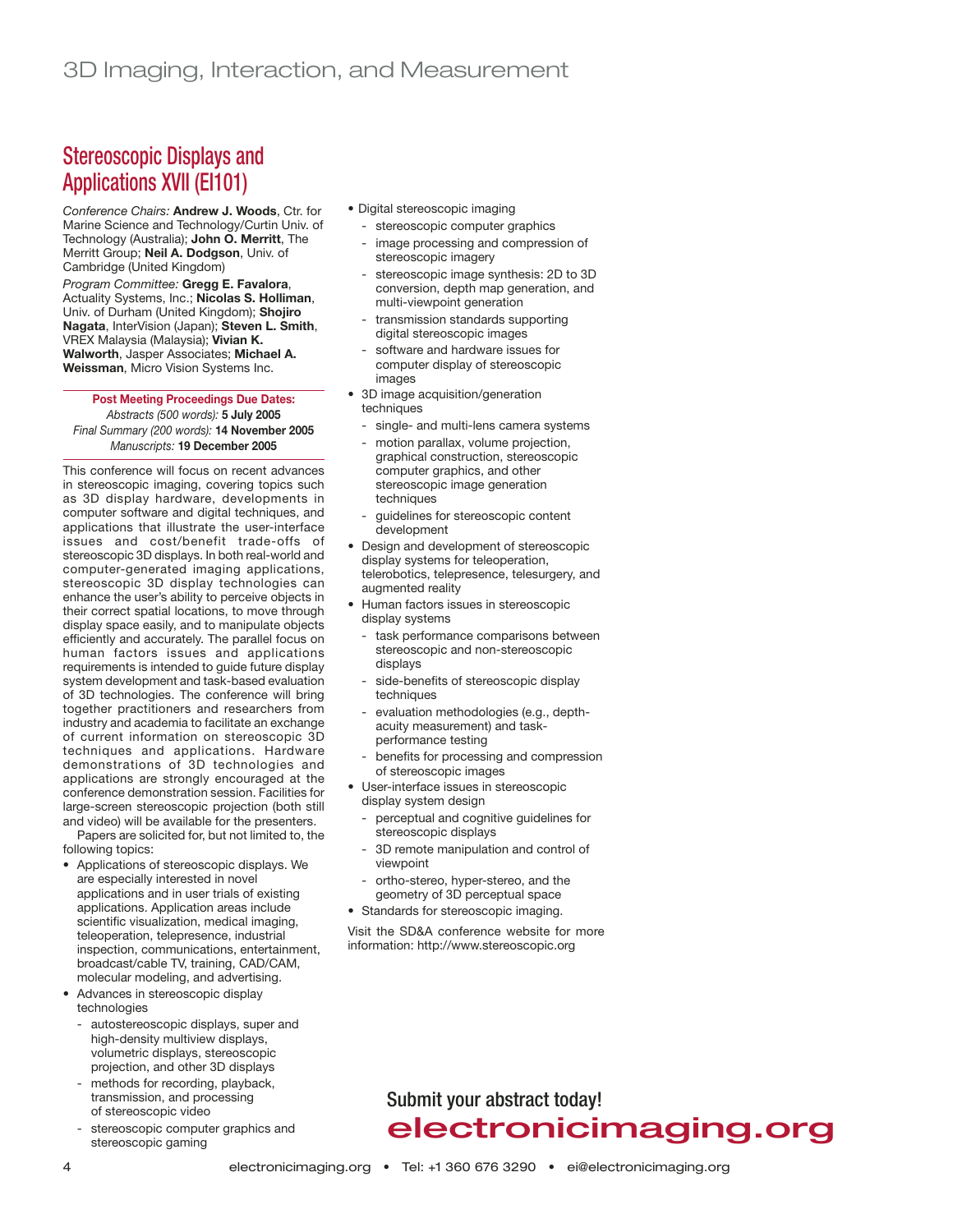# The Engineering Reality of Virtual Reality 2006 (EI102)

*Conference Chairs:* **Mark T. Bolas**, Univ. of Southern California; **Ian E. McDowall**, Fakespace Labs., Inc.

#### **Post Meeting Proceedings Due Dates:** *Abstracts (500 words):* **5 July 2005** *Final Summary (200 words):* **14 November 2005** *Manuscripts:* **19 December 2005**

Virtual and augmented reality systems are evolving. In addition to research, the trend toward real applications continues and practitioners find that technologies and disciplines must be tailored and integrated for specific visualization and interactive applications. This conference serves as a forum where advances and practical advice toward this end is presented and discussed, and where research results can be presented. In addition to the general topic area, the 2006 conference is encouraging the submission of work in the following areas:

- Industrial Applications: Systems that solve real-world problems from a wide variety of disciplines are a mainstay of the conference. It especially promotes papers that describe systems which are important because of the problems they solve, and not the technology they use, and papers that describe systems which can quantify their utility. Practitioners in industry are highly encouraged to make submissions.
- Compelling Experiences: A compelling immersive experience transports the user to a place that is viscerally felt, not easily forgotten, yet completely synthetic. This requires subtle interplay between the technological and creative arts. Papers that present working systems or ongoing research into the delicate balance between these disciplines are desired.
- Stubborn Problems: Interaction, tracking, lag, rendering speed, field of view, resolution B these are but a few of the topic areas which vex the field every year. Papers presenting work improving the state of the art in these areas are encouraged. In addition, the 2006 conference is specifically seeking work that explores manual interaction in 3D environments.
- Demonstrations: A half-day joint session with the Stereoscopic Displays and Applications conference provides a welcome forum to present work with additional hands-on demonstrations. Past demonstrations have ranged from optical sub-assemblies to complete products ready for market. If desired, submitted abstracts should indicate interest in demonstration session participation.
- Late Breaking Progress: One to two presentations are allotted for exciting 'late breaking' work that is submitted after the formal paper deadline but within a month of the conference date. Papers reporting on work-in-progress, last minute results, or interesting but incomplete findings are welcome for these limited spots.

Peer Reviewed Papers: If you would like to submit your paper for a Reviewed Papers Section, please indicate such interest and submit a completed paper, as opposed to a simple abstract, by the abstract due date.

### Three-Dimensional Image Capture and Applications VI (EI103)

*Conference Chairs:* **Brian D. Corner**, U.S. Army Natick Soldier Ctr.; **Peng Li**, GEO-Centers, Inc.; **Matthew Tocheri**, Arizona State Univ.

#### **Post Meeting Proceedings Due Dates:** *Abstracts (500 words):* **5 July 2005** *Final Summary (200 words):* **14 November 2005** *Manuscripts:* **19 December 2005**

The Three-Dimensional (3D) Image Capture and Applications conference provides a unique forum for researchers and practitioners of 3D surface imaging and virtual object creation to present their latest work. Topics include 3D surface image capture hardware, imageprocessing software, object/scene recreation, and applications that utilize the reconstructed 3D objects.

You are invited to submit an abstract of original research or the demonstration of a successful application of 3D image capture methods as a spoken paper or poster. Example topics in 3D image capture equipment, methods, and applications include but are not limited to those listed in this call for papers.

Videos and live demonstrations of prototype systems and products (hardware or software) are encouraged during the technical presentation or as part of the conference demonstration session.

- laser range finding
- stereophotogrammetry
- video image capture
- 3D scene or model reconstruction from video or still camera
- noise removal
- image alignment and merging
- surface scanning of the human body or other organisms
- 3D surface model creation
- 3D models and reverse engineering
- automated data acquisition
- 3D model interrogation and measurement
- 3D scene segmentation and feature extraction
- 3D model archiving and database management
	- applications- medical, e-commerce, entertainment, industrial, archeological.

# Critical Dates:

*Abstract Due Date:* **5 July 2005**

*Final Summary (200 words) Due Date:* **14 November 2005**

*Manuscript Due Date for On-Site Proceedings:* **24 October 2005**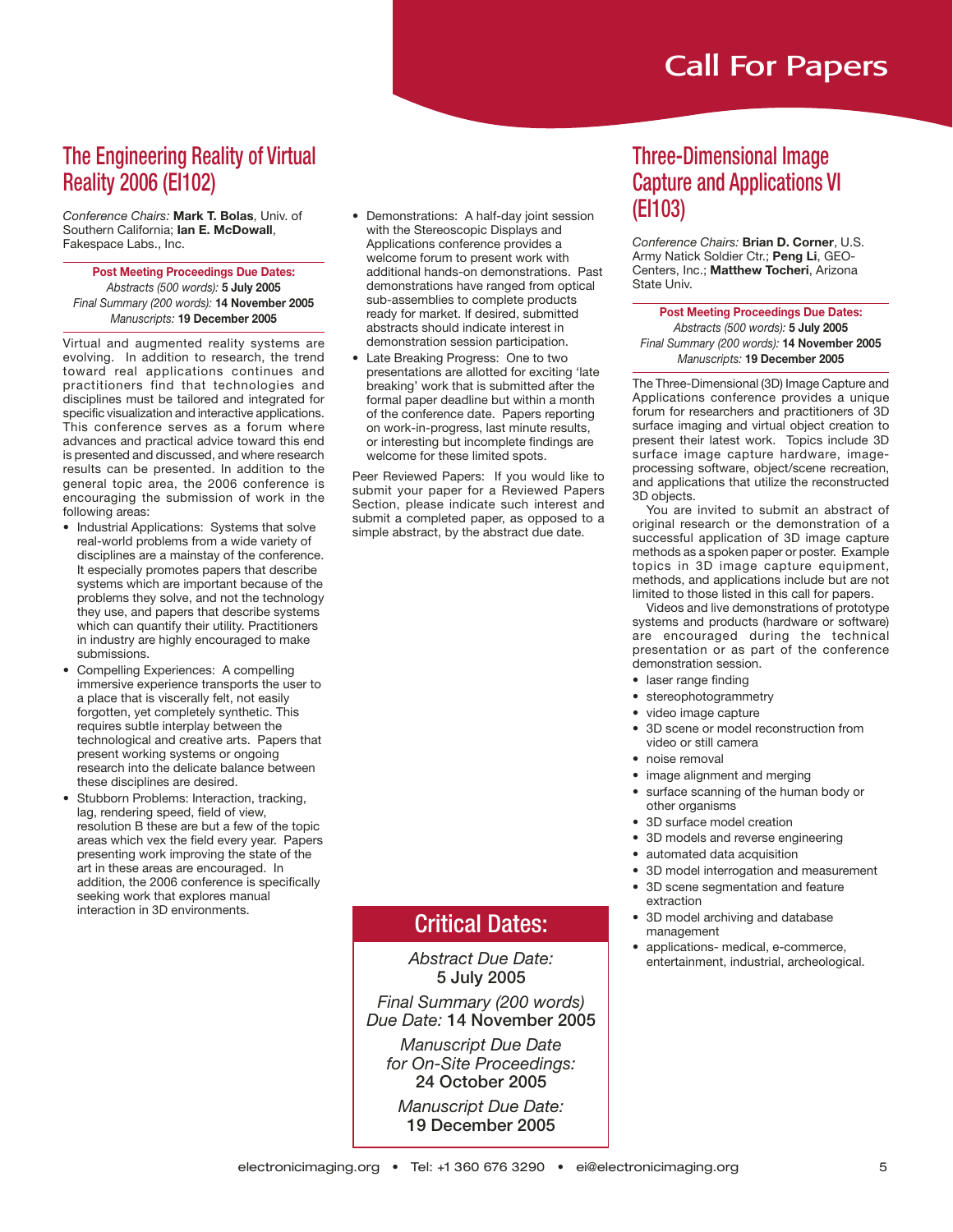# Human Vision and Electronic Imaging XI (EI105)

*Conference Chairs:* **Bernice E. Rogowitz**, IBM Thomas J. Watson Research Ctr.; **Thrasyvoulos N. Pappas**, Northwestern Univ.; **Scott J. Daly**, Sharp Labs. of America, Inc.

#### **Post Meeting Proceedings Due Dates:** *Abstracts (1,000 to 2,000 words):* **5 July 2005** *Final Summary (200 words):* **14 November 2005** *Manuscripts:* **19 December 2005**

The goal of this conference is to explore the role of human vision, perception, and cognition in the design, analysis, and use of computerbased image and data systems. Over the years, it has brought together researchers from a wide variety of disciplines, from all over the world, for a rich and lively exchange of ideas. This dialogue is based on the growing understanding that the human observer is a fundamental key to the advancement of image systems, and that advances in these systems and applications stimulate new research into the vision, perception, and cognition of the human observer. Papers are welcome on basic and applied research in:

#### **1) Human perception and cognition**

- Models and experimental research
- Psychophysical, neurophysiological, and computational approaches
- Fundamental contributions in spatial, temporal, and color vision
- Fundamental contributions in auditory, haptic, and chemical senses
- Multimodal perception (e.g., spatial/ auditory interactions)
- Attention, memory, and learning
- Pattern recognition, visual organization, object perception

#### **2) Color perception and its applications**

- Computational and perceptual models of color vision
- Spatial/temporal/color interactions
- Perceptual approaches to deviceindependent color
- Effective use of color
- **3) Psychophysical evaluation of image and multimedia quality**
- Perceptual and cognitive evaluation of image and video quality
- Perceptual metrics for compression and rendering
- Audio-visual interactions

#### **4) Human vision-based algorithms for:**

- Still image and video compression
- Image enhancement and restoration
- Image halftoning and rendering
- Computer graphics and animation

#### **5) Image analysis and perception**

- Image semantics, segmentation, and representation
- Perception of shape, texture, and color features
- Perceptual approaches to multimedia retrieval for digital libraries
- Perceptual image and video similarity metrics
- Visually-intuitive navigation through large databases
- Human vision-based approaches to face, gesture, and gait recognition
- **6) Perceptual issues in visualization and virtual reality**
- Interactive exploration of data
- Visual cues for data mining
- Perceptual scaling and visual organization
- Incorporating intelligence into interactive
- systems **7) Art, aesthetics, and emotion in electronic imaging systems**
- Exploiting perception in art
- Emotion and aesthetics in humancomputer interfaces
- **8) Perceptual approaches in life sciences and medical imaging**
- Perceptual features for data representation and analysis
- Image rendering and visualization
- Diagnostically-lossless medical image compression
- **9) Biological vision and comparative physiology**

#### **10) Visual prosthesis technology**

Conference information may also be found at www.ece.northwestern.edu/~pappas/hvei

### Color Imaging XI: Processing, Hardcopy, and Applications (EI106)

*Conference Chairs:* **Reiner Eschbach**, Xerox Corp.; **Gabriel G. Marcu**, Apple Computer, Inc.

*Program Committee:* **A. Ufuk Agar**, Garanti Technologies (Turkey); **Jan P. Allebach**, Purdue Univ.; **Jan Bares**, NexPress Solutions, LLC; **Phil J. Green**, London College of Printing (United Kingdom); **Roger David Hersch**, École Polytechnique Fédérale de Lausanne (Switzerland); **Patrick G. Herzog**, RWTH-Aachen (Germany); **Choon-Woo Kim**, Inha Univ. (South Korea); **Michael A. Kriss**, Consultant; **Shaun T. Love**, Lexmark International, Inc.; **Alessandro Rizzi**, Univ. Degli Studi di Milano (Italy); **Shoji Tominaga**, Osaka Electro-Communication Univ. (Japan); **Chris Tuijn**, Agfa-Gevaert NV (Belgium)

**On-site Proceedings Due Dates:** *Abstracts (500 words):* **5 July 2005** *Manuscripts:* **24 October 2005** *Final Summary (200 words):* **14 November 2005**

Color imaging is ubiquitous and developing rapidly. The increased availability of computing resources, software, digital cameras, and the increasing usage of the Internet as a medium for exchanging color images and documents, has led to growing interest in color publication of electronic originals. This in turn has promoted development of technologies necessary for affordable color peripherals. In commercial publishing applications, advances in both digital image processing and printing now enable short run color printing to challenge high-quality offset in some sectors. Image transfer between a variety of platforms from initial capture or creation to storage, display, and printing require technology that will preserve image appearance; this is a particular challenge in emerging media such as publishing on the World-Wide Web and on mobile platforms.

- image processing for color input, hardcopy output and electronic publishing: halftoning, data compression and artifact reduction, automatic color correction, image preference processing, visual tolerance, quantization
- color reproduction: spatial aspects of color, color in context, color reproduction across devices, network color management, color appearance, color preference and estimation, chromatic adaptation, computational color science, high dynamic range imaging
- representation and encoding of compound documents: mixed raster content, multiplane imaging models, document compression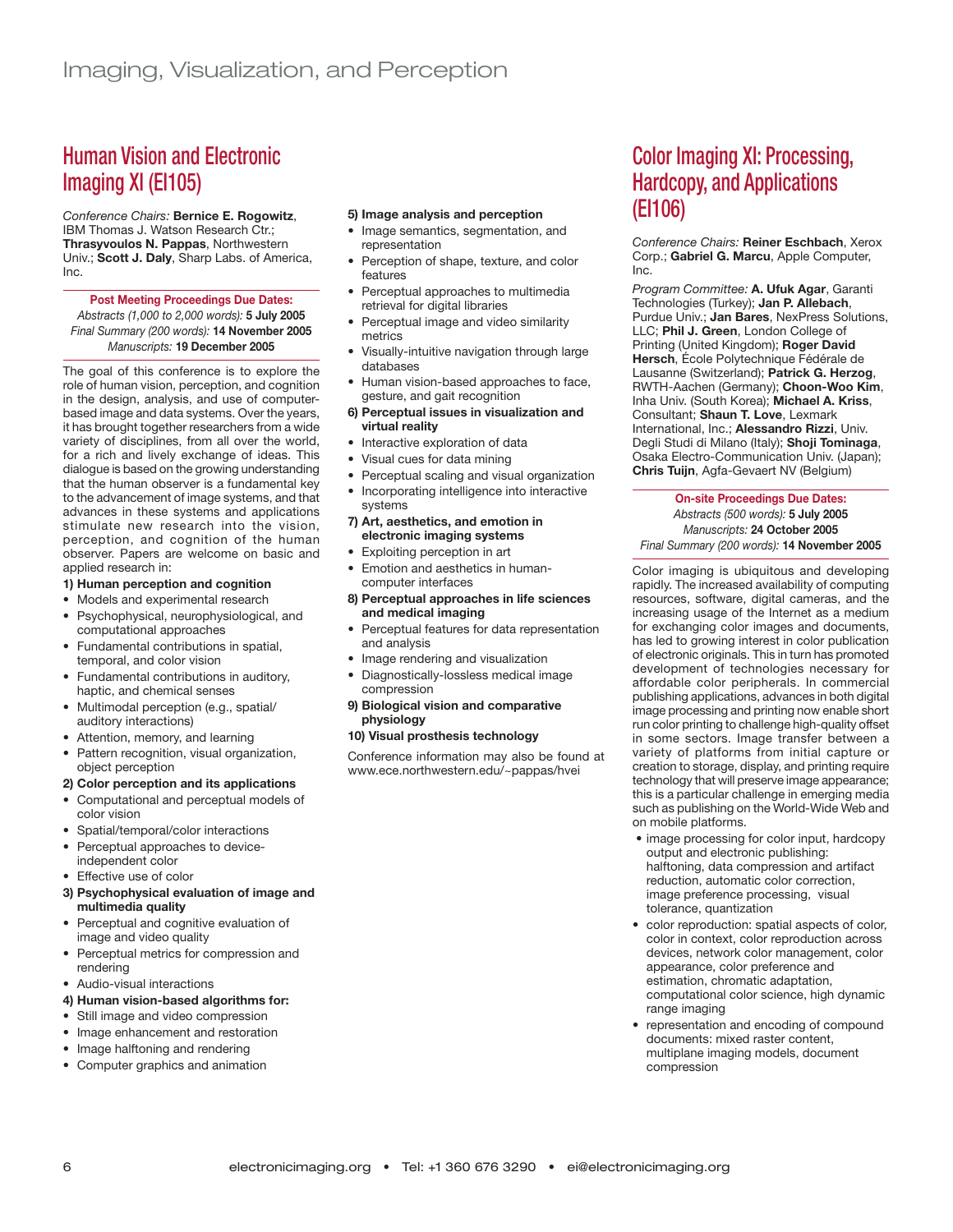• device modeling and characterization: scanners, digital cameras, displays, systems, color models, lookup table methods, color conversion algorithms. gamut mapping, color correction, device limitations, device characterization, methodology, color metrology

- color image encoding and standards: interchange languages, file formats, color encoding, ICC profiles
- multispectral imaging and applications: relevance for real-world paying customers. Note that in 2006 a large Multispectral conference will be held jointly with other EI conferences
- systems and architectures: device independent color implementation in commercial systems, color management, color matching device drivers, system performance, imaging workflow
- technology applications: raster imaging and digital image setting, short run printing, prepress, color proofing, professional and consumer devices
- print quality: process control, color calibration and measurements on hardcopy systems, hardcopy media and supplies, print attribute preference, image quality assessment
- applications of color hard and soft copy: medical imaging, cartography, fine arts, use of color in documents, new communications media, knowledge delivery.

In deciding where to submit their papers, potential authors are advised to also consider such closely related EI 2006 conferences as the conference on Human Vision and Electronic Imaging and Internet Imaging.

### Image Quality and System Performance III (EI107)

*Conference Chairs:* **Yoichi Miyake**, Chiba Univ. (Japan); **Luke C. Cui**, Lexmark International, Inc.

*Program Committee:* **Peter D. Burns**, Eastman Kodak Co.; **Mark D. Fairchild**, Rochester Institute of Technology; **Susan Farnand**, Eastman Kodak Co.; **Frans Gaykema**, OCE Technologies BV (Netherlands); **Dirk W. Hertel**, Polaroid Corp.; **Robin B. Jenkin**, Cranfield Univ. (United Kingdom); **Steven V. Korol**, Xerox Corp.; **Nathan Moroney**, Hewlett-Packard Co.; **Rene Rasmussen**, Xerox Corp.; **Eric K. Zeise**, NexPress Solutions LLC

**On-site Proceedings Due Dates:**

*Abstracts (500 words):* **5 July 2005** *Manuscripts:* **24 October 2005** *Final Summary (200 words):* **14 November 2005**

This conference focuses on the study of image quality for electronic system specification, measurement, and design. Application areas include image capture, compression, digital, and conventional printing, display technologies, and video. Papers are welcome on current image quality research and applications including:

#### **Image quality understanding, measurement, simulation, and modeling**

- color and spatial attribute characterization and metrics
- attributes integration and interactions
- image defect simulation
- system level image quality simulation and modeling
- image quality based system tolerancing
- emerging image quality concepts.

#### **Subjective image quality evaluation and modeling**

- psychophysics
- psychometric scaling and modeling
- preference measurement and modeling
- sampling theory and statistics for image quality survey design and analysis
- subjective measurement for vision based modeling evaluation
- web-based image quality survey, measurement, modeling, and management.

#### **Image quality standards for capture, print, and display**

- emerging standards for image quality
- digital versus analogue standards
- performance of existing and proposed standards.

#### **System performance, measurement, and modeling**

- modeling and analysis of advances in image acquisition, sampling, and encoding
- quality of computer-based processing
- extraction of image quality measures from digital images and prints
- instrumentation and industrial measurement systems
- measurement of print and display microstructure (dots, edges, color, resolution, distortion, etc).
- technology dependent characterization (banding, streaking, etc)
- image noise analysis and color error propagation
- methods for system performance benchmarking
- methods for system performance measurement and control
- balancing image quality against cost, features, and reliability.

#### **Image quality evaluation for other emerging technologies**

- multispectral imaging
- image quality assessment for machine recognition
- document layout aesthetics.

When considering whether to submit a paper, potential authors are advised to also consider related conferences on Human Vision and Electronic Imaging, and Color Imaging: Processing, Hardcopy, and Applications.

### Critical Dates:

*Abstract Due Date:* **5 July 2005** *Final Summary (200 words) Due Date:* **14 November 2005**

*Manuscript Due Date for On-Site Proceedings:* **24 October 2005**

*Manuscript Due Date:* **19 December 2005**

### Submit your abstract today!

# electronicimaging.org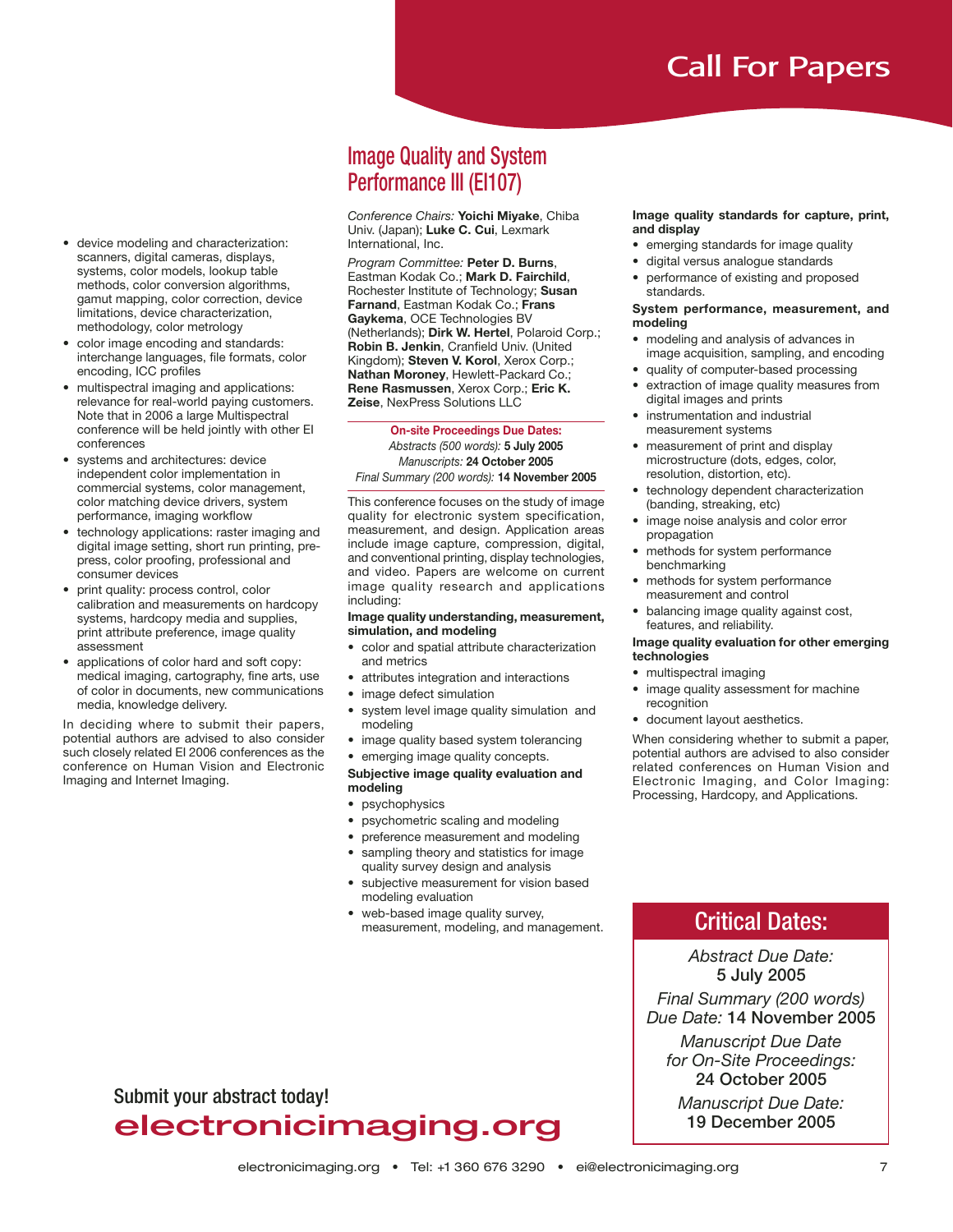### Visualization and Data Analysis 2006 (EI108)

*Conference Chairs:* **Robert F. Erbacher**, Utah State Univ.; **Jonathan C. Roberts**, Univ. of Kent (United Kingdom); **Matti T. Gröhn**, CSC-Scientific Computing Ltd. (Finland); **Katy Börner**, Indiana Univ.

*Cochairs:* **Ming C. Hao**, Hewlett-Packard Labs.; **Pak C. Wong**, Pacific Northwest National Lab.

*Program Committee:* **Uwe Brinkschulte**, Univ. Karlsruhe (Germany); **Philip C. Chen**, Future, Inc.; **L. E. Greenwade**, Idaho National Engineering and Environmental Lab.; **Hans-Georg Pagendarm**, German Aerospace Research Establishment DLR (Germany); **Alex T. Pang**, Univ. of California/Santa Cruz; **Christopher D. Shaw**, Georgia Institute of Technology; **Kalpathi R. Subramanian**, Univ. of North Carolina/Charlotte; **Yinlong Sun**, Purdue Univ.; **J. E. Swan II**, Naval Research Lab.; **Craig M. Wittenbrink**, NVIDIA; **Yingcai Xiao**, Univ. of Akron; **William J. Yurcik**, Univ. of Illinois at Urbana-Champaign

#### **Post Meeting Proceedings Due Dates:** *Full papers for review:* **5 July 2005** *Final Summary (200 words):* **14 November 2005** *Final Manuscripts:* **19 December 2005**

This conference covers all aspects of visualization and issues affecting successful visualizations. The conference has grown rapidly over the years and has attracted participants from throughout the world. Submissions are peer reviewed with an acceptance rate of ~50% making the quality of the conference and its publications extremely high. We invite you to contribute quality papers covering research results as well as works-in-progress.

The papers from this conference will be published in a bound Proceedings available from SPIE. Authors of the best papers in the conference will have the option of having extended versions of their papers reviewed for publication in the Journal of Electronic Imaging or a future special issue of the Journal of Electronic Imaging focusing on visualization. Additional information can be found at: http://vw.indiana.edu/vda2004/.

Example topics include, but are not limited to:

- Internet imaging, medical imaging, image processing
- biomedical visualization and applications
- Internet, web, and security visualizations
- analysis techniques and data mining
- data exploration using classical and novel approaches
- databases and visualization
- high-performance computing and parallel rendering
- tools and applications exemplified by case studies
- virtual environments and data visualization
- information and scientific visualization
- volume and flow visualization
- interaction paradigms and human factors.

The conference organizers will also accept suggestions on poster-only presentations, panel topics, and suggestions for invited speakers. Full papers for review are due 5 July 2005.

Please contact IS&T/SPIE (ei@imaging.org) or Robert Erbacher (erbacher@cs.albany.edu) if you have any questions or require further information.

# Internet Imaging VII (EI109)

*Conference Chairs:* **Theo Gevers**, Univ. van Amsterdam (Netherlands); **Simone Santini**, Univ. of California/San Diego; **Raimondo Schettini**, DISCo/Univ. degli Studi di Milano-Bicocca (Italy)

*Program Committee:* **Jeffrey E. Boyd**, Univ. of Calgary (Canada); **Alberto Del Bimbo**, Univ. degli Studi di Firenze (Italy); **Jennifer Gille**, Raytheon Co.; **Hagit Z. Hel-Or**, Univ. of Haifa (Israel); **Roger David Hersch**, École Polytechnique Fédérale de Lausanne (Switzerland); **Clement H. C. Leung**, Victoria Univ. of Technology (Australia); **Yong Rui**, Microsoft Research; **Simon Shim**, San José State Univ.; **Alain Trémeau**, Univ. Jean Monnet (France); **Luc J. Van Gool**, Katholieke Univ. Leuven (Belgium) and ETH Zürich (Switzerland)

#### **On-site Proceedings Due Dates:** *Abstracts (500 words):* **5 July 2005** *Manuscripts:* **24 October 2005** *Final Summary (200 words):* **14 November 2005**

The Internet Imaging conference is an international forum for researchers and practitioners to discuss all aspects of the complex relation between the Internet and imaging techniques. If it is true that we are moving in a post-Gutenberg era (with all the opportunities and the perils involved), the connection between the pervasiveness of the Internet and the semantic richness of images is certainly one of the major propellers of this change.

Many disciplines today are generating data in the form of images, and many communities need to expand the potential basic of attraction of these data by making them available on the internet. In medicine these data can take the form of MRI images, in biology of maps of bacterial cultures, in oceanography of thematic maps of the ocean, and so on. Images and imaging data on the Internet are no longer an appendix to text, but in many case they constitute the primary data to which the Internet users want to gain access. While the basic network infrastructure is available, and today's standards are beginning to be adequate to the task at hand, a lot of system work on the software infrastructure for searching, accessing, and exchanging image data still remains to be done.

This conference is intended as a forum for discussing technologies, applications, and challenges of placing imaging information on the Internet and interacting with it. Special attention will be given to system papers describing new applications or presenting well argumented vision statements on potentially revolutionary applications for images and video on the Internet, and on how these applications will take advantage of the opportunities and deal with the challenges of the medium.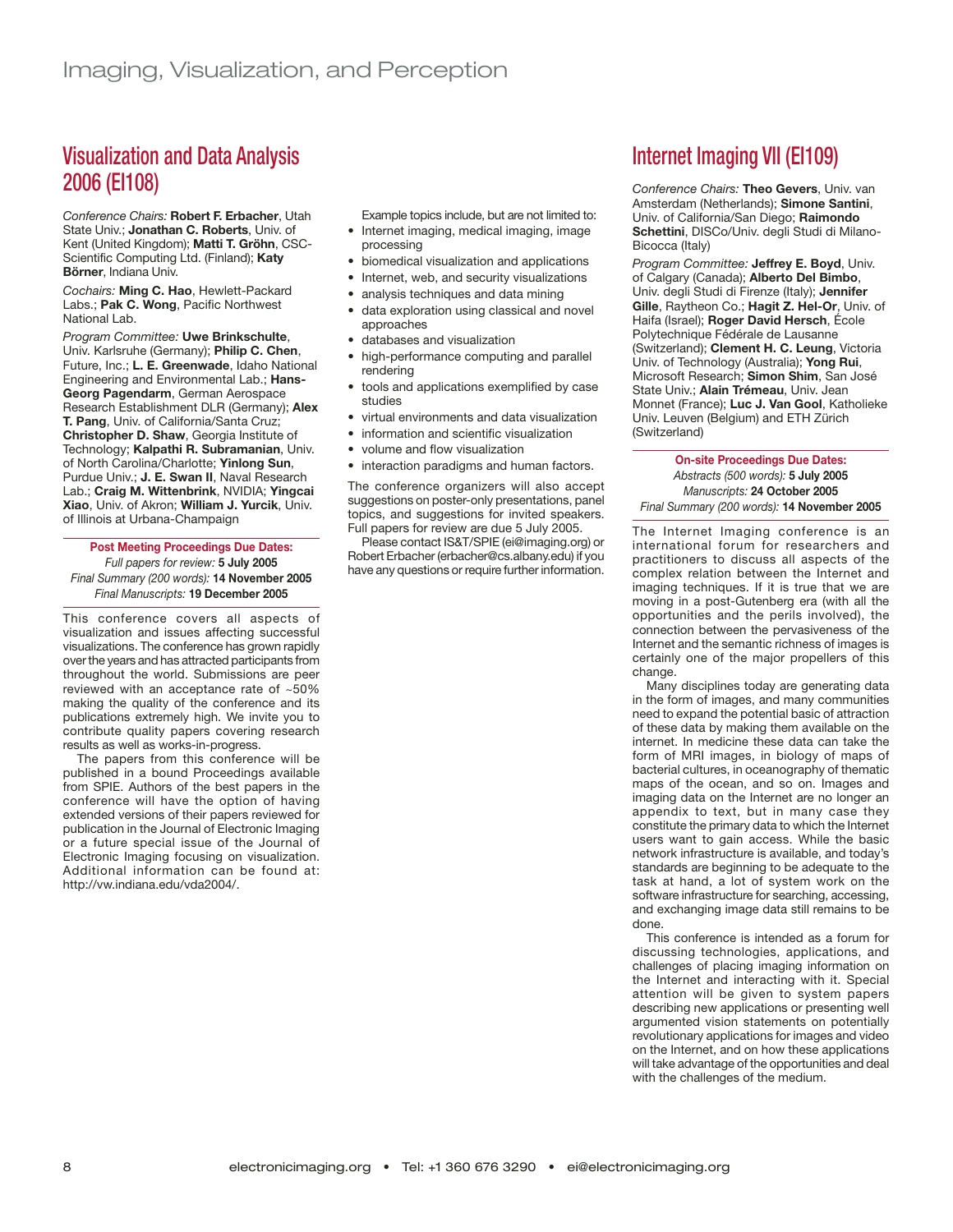Papers are solicited in the following areas:

- peer-to-peer imaging systems for the Internet
- languages for describing and manipulating multimedia data
- video summarization and segmentation for Internet access
- data modeling and representation
- content-based retrieval of images and video on the Internet
- evaluation of imaging systems
- database techniques for content-based search on the Internet
- principles of experimental evaluation of internet imaging systems
- evaluation of practical internet imaging systems
- standards for image and video data (SVG, SMIL, MPEG-7,...)
- image transmission
- image-based user interfaces
- applications: education, telemedicine, cultural heritage, digital libraries, collaborative systems,...
- multimedia presentation on the Internet: media integration, presentation, management, authoring
- web cameras: their impact on video analysis technology, applications
- social and legal issues for images on the Internet, including intellectual property, content rating, watermarking, authentication, non-repudiation, internalization, and varying cultural perception of content
- interactive image creation for the Internet: artistic expression.

### Spectral Imaging: Eighth International Symposium on Multispectral Color Science (MCS)(EI110) *Electronic Imaging*



*New to*

*Program Committee:* **Roy S. Berns**, Rochester Institute of Technology; **Jeffrey M. DiCarlo**, Hewlett-Packard Labs.; **Jon Y. Hardeberg**, Gjøvik Univ. College (Norway); **Markku Hauta-Kasari**, Univ. of Joensuu (Finland); **Bernhard Hill**, Univ. Aachen (Germany); **Reiner Lenz**, Linköping Univ. (Sweden); **Yoshitsugu Manabe**, Nara Institute of Science and Technology (Japan); **Yoichi Miyake**, Chiba Univ. (Japan); **Javier Romero**, Univ. de Granada (Spain); **Norimichi Tsumura**, Chiba Univ. (Japan); **Stephen Westland**, Univ. of Leeds (United Kingdom)

#### **On-site Proceedings Due Dates:** *Abstracts (500 words):* **5 July 2005** *Manuscripts:* **24 October 2005** *Final Summary (200 words):* **14 November 2005**

The International Symposium on Multispectral Color Science (MCS) is a floating conference that has been held annually since 1999 in various countries. In 2006 it will take place as a special inter-conference event within the Electronic Imaging Symposium. Prospective authors are invited to present original papers for presentation in any of the technical areas related to the field of spectral imaging and spectral color science. All papers will be reviewed by the scientific committee to ensure that the conference provides significant and timely information to its participants.

- Topics of interest include:
- spectral imaging systems • spectral imaging in the IR and UV
- 
- spectral image acquisition
- spectral image processing
- spectral image analysis spectral images within a colorimetric
- workflow
- spectral-based printing
- spectral image rendering techniques
- spectral image databases
- spectral image encoding and standards
- spectral image compression
- spectral imaging system performance
- spectral error metrics
- spectral image applications (medical, artwork, remote sensing, security, etc...).

# Submit your abstract today! electronicimaging.org

### Critical Dates:

*Abstract Due Date:* **5 July 2005** *Final Summary (200 words) Due Date:* **14 November 2005**

*Manuscript Due Date for On-Site Proceedings:* **24 October 2005**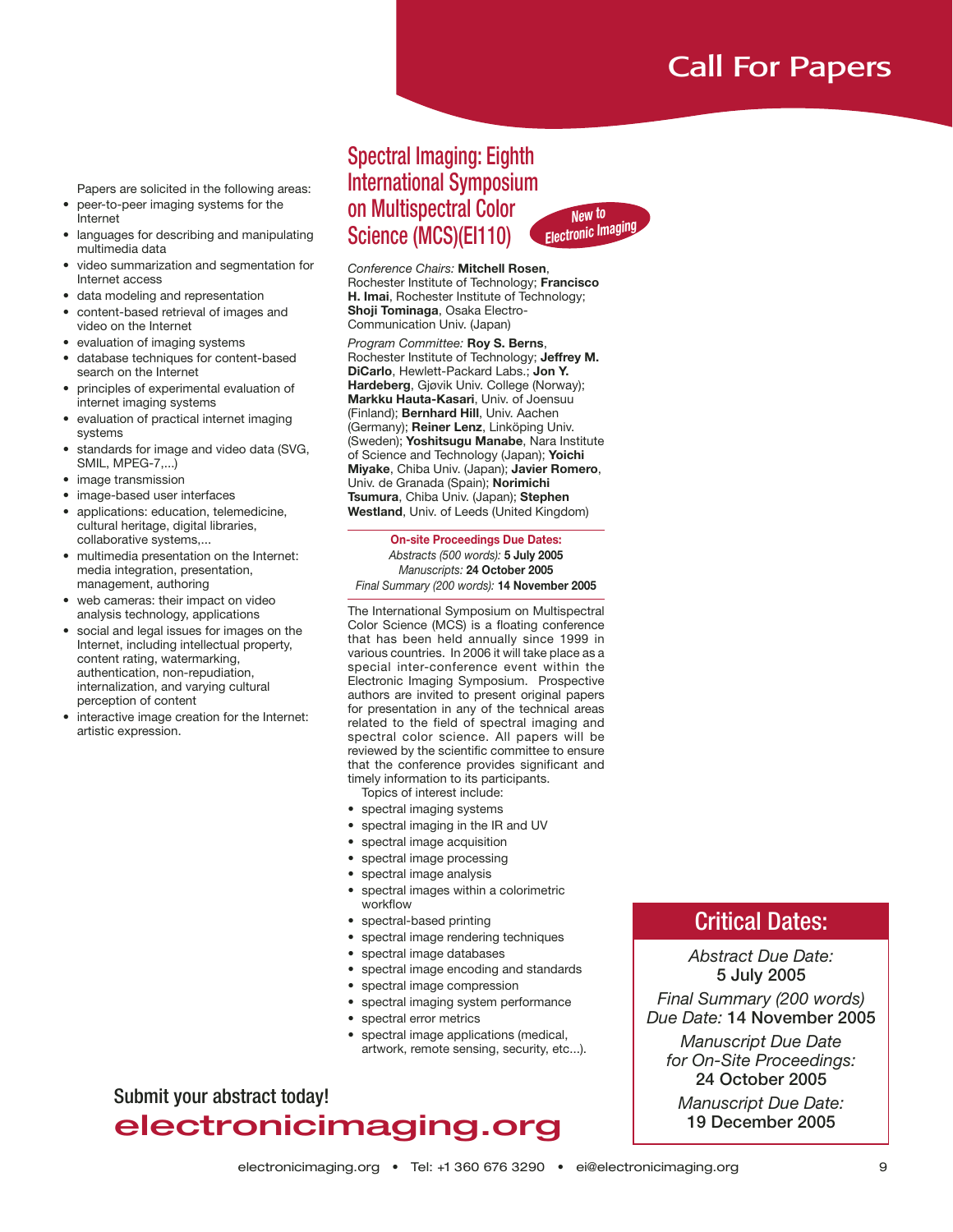# Real-Time Image Processing III (EI111)

*Conference Chairs:* **Nasser Kehtarnavaz**, The Univ. of Texas at Dallas; **Phillip A. Laplante**, The Pennsylvania State Univ.

*Program Committee:* **Mohamed Akil**, École Supérieure d'Ingénieurs en Électronique et Électrotechnique (France); **Matthias F. Carlsohn**, Computer Vision and Image Communication (Germany); **Carlos R. Castro-Pareja**, Univ. of Maryland/Baltimore; **Luciano F. Costa**, Univ. de São Paulo (Brazil); **Philip P. Dang**, STMicroelectronics; **Xavier Desurmont**, Multitel (Belgium); **Edward R. Dougherty**, Texas A&M Univ.; **Sang-Yong Lee**, Texas Instruments Inc.; **Chang-Joon Park**, Electronics and Telecommunications Research Institute (South Korea); **Gregory Pisanich**, NASA Ames Research Ctr.; **Volodymyr I. Ponomaryov**, Instituto Politécnico Nacional (Mexico); **Fatih M. Porikli**, Mitsubishi Electric Research Labs.; **Raghvinder S. Sangwan**, The Pennsylvania State Univ.; **Feng Xiao**, Agilent Technologies

**Post Meeting Proceedings Due Dates:** *Abstracts (500 words):* **5 July 2005** *Final Summary (200 words):* **14 November 2005** *Manuscripts:* **19 December 2005**

Real-time imaging involves image processing/ analysis where timing constraints are as critical as being logically correct. The Real-Time Image Processing conference is intended to bring together scientists and researchers working in real-time imaging and its applications. The conference provides a forum to become aware of new real-time imaging software and hardware as well as their scientific and industrial applications. Papers are solicited but not limited to the following areas:

- real-time image processing and analysis
- real-time machine vision and inspection
- real-time video surveillance and security
- real-time medical imaging
- real-time imaging hardware
- real-time imaging systems
- real-time industrial applications.

# Image Processing: Algorithms and Systems V (EI112)

*Conference Chairs:* **Edward R. Dougherty**, Texas A&M Univ.; **Jaakko T. Astola**, **Karen O. Egiazarian**, Tampereen Teknillinen Yliopisto (Finland)

*Program Committee:* **Til Aach**, Medical Univ. Lübeck (Germany); **Sos S. Agaian**, The Univ. of Texas at San Antonio; **Junior Barrera**, Univ. de São Paulo (Brazil); **Reiner Creutzburg**, Fachhochschule Brandenburg (Germany); **Paul D. Gader**, Univ. of Florida; **Atanas P. Gotchev**, Tampereen Teknillinen Yliopisto (Finland); **John C. Handley**, Xerox Corp.; **Vladimir V. Lukin**, National Aerospace Univ. (Ukraine); **Stephen Marshall**, Univ. of Strathclyde (United Kingdom); **Françoise J. Prêteux**, Institut National des Télécommunications (France); **Giovanni Ramponi**, Univ. Degli Studi di Trieste (Italy); **Jagath K. Samarabandu**, The Univ. of Western Ontario (Canada); **Akira Taguchi**, Musashi Institute of Technology (Japan)

**Post Meeting Proceedings Due Dates:** *Extended abstracts (1,000 words), or full papers:* **5 July 2005** *Final Summary (200 words):* **14 November 2005** *Manuscripts:* **19 December 2005**

The conference Image Processing: Algorithms and Systems V continues the tradition of the conferences Nonlinear Image Processing and Pattern Analysis in exploring new image processing algorithms. It also reverberates the growing call for integration of the theoretical research on image processing algorithms with the more applied research on image processing systems.

Specifically, the conference aims at highlighting the importance of interaction between linear, nonlinear, and transform-based approaches for creating sophisticated algorithms and building modern imaging systems for new and emerging applications.

The conference chairs and program committee invite high-quality submissions of papers discussing new results in, but not limited to, the following topics: **Methods**

- linear filtering
- morphological filtering
- stack and median-type filtering
- transforms and denoising
- wavelets
- multiresolution
- statistical modeling
- **estimation**
- fuzzy systems
- neural networks
- genetic and evolutionary computing
- logic-based algorithms
- graph theoretic methods
- interpolation, scaling, morphing
- **Applications and Systems in**
- machine vision
- visual and multimedia communications
- biomedical image processing
- microarray imaging
- data fusion
- human-machine interaction.

Note: Please follow the submission instructions and submit a 1000-word abstract plus Figures, Tables, etc., clarifying your approach. Full-length manuscript submission (8-12 pages) is highly encouraged in order to help the peer-reviewing process.

### Applications of Neural Networks and Machine Learning in Image Processing X (EI113)

*Conference Chairs:* **Nasser M. Nasrabadi**, Army Research Lab.; **Syed A. Rizvi**, CUNY/ College of Staten Island

*Program Committee:* **Pierre Baldi**, California Institute of Technology; **Yoshua Bengio**, Univ. de Montréal (Canada); **Terry M. Caelli**, Curtin Univ. of Technology (Australia); **Rama Chellappa**, Univ. of Maryland/College Park; **Chang Y. Choo**, San José State Univ.; **Sandor Z. Der**, Aerospace Corp.; **Edward R. Dougherty**, Texas A&M Univ.; **Kunihiko Fukushima**, Tokyo Univ. of Technology (Japan); **Erol Gelenbe**, Imperial College London (United Kingdom); **David H. Haussler**, Univ. of California/Santa Cruz; **Nicolaos B. Karayiannis**, Univ. of Houston; **Christof Koch**, California Institute of Technology; **Bart Kosko**, Univ. of Southern California; **Sun-Yuan Kung**, Princeton Univ.; **Richard P. Lippmann**, MIT Lincoln Lab.; **Erkki Oja**, Helsinki Univ. of Technology (Finland); **Sankar K. Pal**, Indian Statistical Institute (India); **Tomaso A. Poggio**, MIT Artificial Intelligence Lab.; **Christoph von der Malsburg**, Univ. of Southern California; **Jacek M. Zurada**, Univ. of Louisville

### **Post Meeting Proceedings Due Dates:**

*Abstracts (500 words):* **5 July 2005** *Final Summary (200 words):* **14 November 2005** *Manuscripts:* **19 December 2005**

Recent advances in neural networks and kernelbased learning theory has resulted in a large number of parallel techniques and nonlinear models for real-world applications. Kernelbased learning theory allows one to solve complex nonlinear vision problems using simpler learning algorithms. Kernel-based methods can be used to extend the conventional linear algorithms to nonlinear versions. Kernelization of a large number of image processing algorithms are currently under investigation. Neural networks are parallel arrays of simple processing units that can be used for computationally complex tasks such as image processing, machine vision, and computer vision. Neural network models have been applied in low-level image processing, clustering techniques for image coding, image restoration and reconstruction, nonlinear image filtering, target detection, radar imaging, medical imaging, document analysis, character, signature, face and object recognition. The focus of this conference is on the emerging applications of neural networks and machine learning to image processing. The objective is to bring together researchers in the field of neural networks, machine learning and image processing to exchange ideas on their applications. Papers are solicited in the following areas: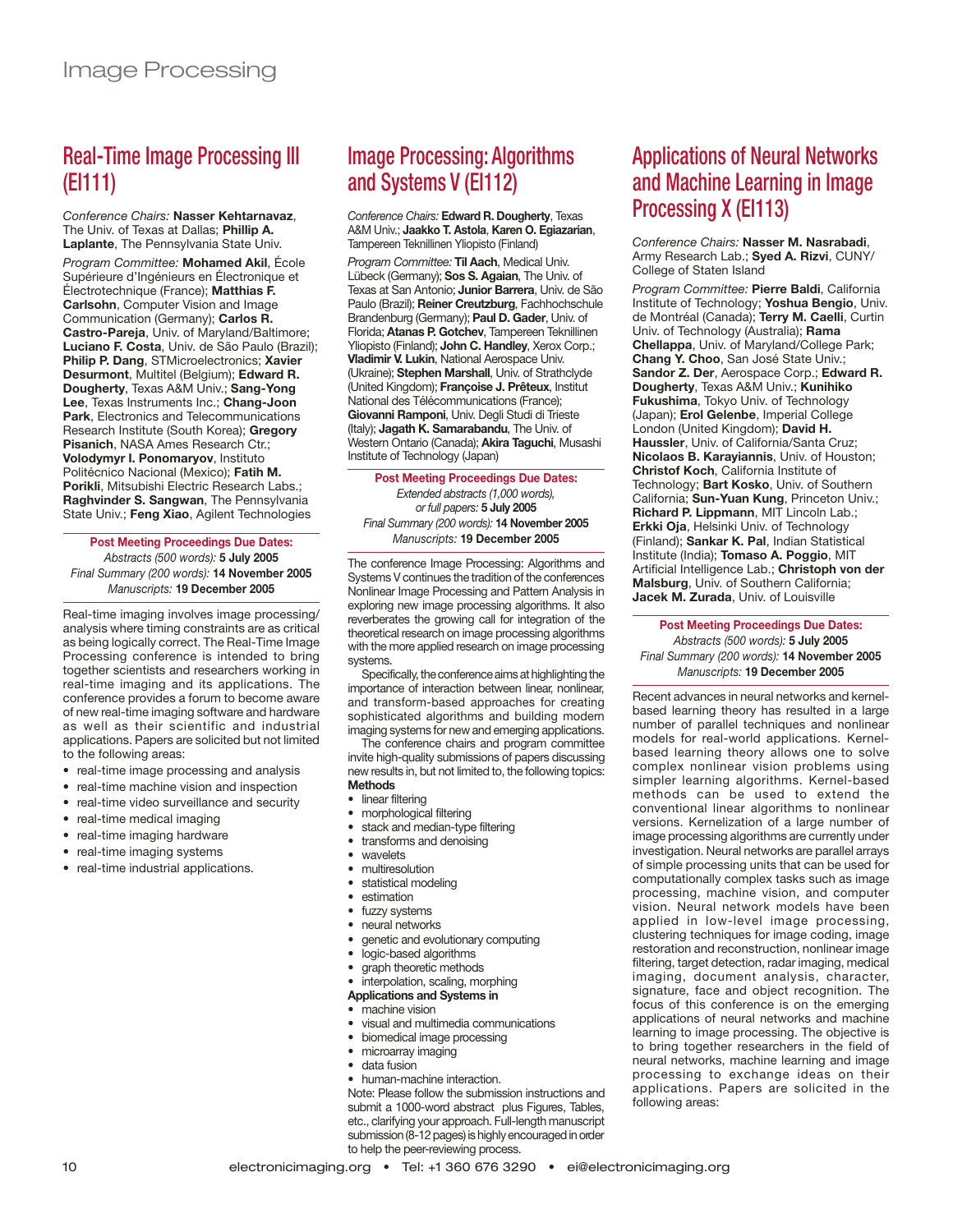- applications of neural networks in low-level image processing, filtering, image enhancement, compression segmentation, coding, and image reconstruction
- nonlinear filtering and neural network predictors
- object recognition, target recognition and face recognition
- neural-network-based character recognition, document image processing, medical image processing
- stochastic optimization algorithms applied to vision
- fuzzy clustering, fuzzy neural networks and their applications
- support vector machine, kernel clustering, kernel feature extraction, kernel principal component analysis, kernel-based discriminant analysis algorithms
- kernel-based learning algorithms applied to image processing applications
- Gaussian processes, committee models, Bayesian modeling and parameter estimation, data fusion
- Independent component analysis, blind source decomposition, dimensionality reduction procedures, and neural network clustering
- time-series networks and their applications.

# Computational Imaging IV (EI114)

*Conference Chairs:* **Charles A. Bouman**, Purdue Univ.; **Eric L. Miller**, Northeastern Univ.

*Program Committee:* **Thomas S. Denney, Jr.**, Auburn Univ.; **Peter C. Doerschuk**, Purdue Univ.; **Maya R. Gupta**, Univ. of Washington; **Peyman Milanfar**, Univ. of California/Santa Cruz; **Zygmunt Pizlo**, Purdue Univ.; **Stanley J. Reeves**, Auburn Univ.; **Yinlong Sun**, Purdue Univ.; **Yongyi Yang**, Illinois Institute of Technology; **Yibin Zheng**, Univ. of Virginia

**Post Meeting Proceedings Due Dates:** *Abstracts (500 words):* **5 July 2005** *Final Summary (200 words):* **14 November 2005** *Manuscripts:* **19 December 2005**

An ever increasing number of imaging modalities critically depend on computers in the image formation process. Relevant applications arise in fields as diverse as medical imaging, geophysical exploration, environmental monitoring, remote sensing, crystallography, and nondestructive evaluation. The imaging problems in these and related areas are remarkably similar in terms of the algorithmic tools required from disciplines such as computed tomography, inverse methods, statistical estimation, and more traditional image processing tasks such as segmentation, mosaicing, and image modeling. In all cases, the imaging pipelines depend on computationally demanding algorithms for the rending of high-quality images from the available data. Typically, such computational imaging systems require the solution of inverse problems to determine the desired image or characteristics of the unknown scene.

This conference focuses on algorithms and methods for optimizing the performance and quality of computational imaging methods and systems. The conference emphasizes the interplay between the mathematical theory, physical models, and computational algorithms that make these systems effective. Publications are solicited on topics ranging from fundamental theory to system level implementation. Areas of particular interest include:

#### **Algorithmic Methods**

- inverse methods
- Bayesian estimation methods
- projections onto convex sets (POCS)
- cross validation techniques
- multiscale processing and modeling
- optimization algorithms
- multigrid algorithms
- parameter and hyperparameter estimation
- imaging system modeling and simulation
- processing and validation on field data

### Submit your abstract today! electronicimaging.org

#### **Motivating Problem Classes**

- deblurring and high-resolution rendering
- image recovery
- image mosaicing
- image and color transformations
- computed tomography
- positron emission tomography
- confocal microscopy
- synthetic aperture radar
- acoustic imaging
- electrical resistance and impedance imaging
- imaging through scattering media
- optical coherence imaging
- optical diffusion imaging
- crystallography
- inverse problems in image analysis
- inverse problems in vision and perception **Driving Applications**
- 
- medical imaging and image guided surgery • geophysical exploration
- environmental remediating and monitoring
- nondestructive test and evaluation
- remote sensing
- surveillance, tracking and target
- identification

### • microscopy.

### Critical Dates:

*Abstract Due Date:* **5 July 2005** *Final Summary (200 words) Due Date:* **14 November 2005**

*Manuscript Due Date for On-Site Proceedings:* **24 October 2005**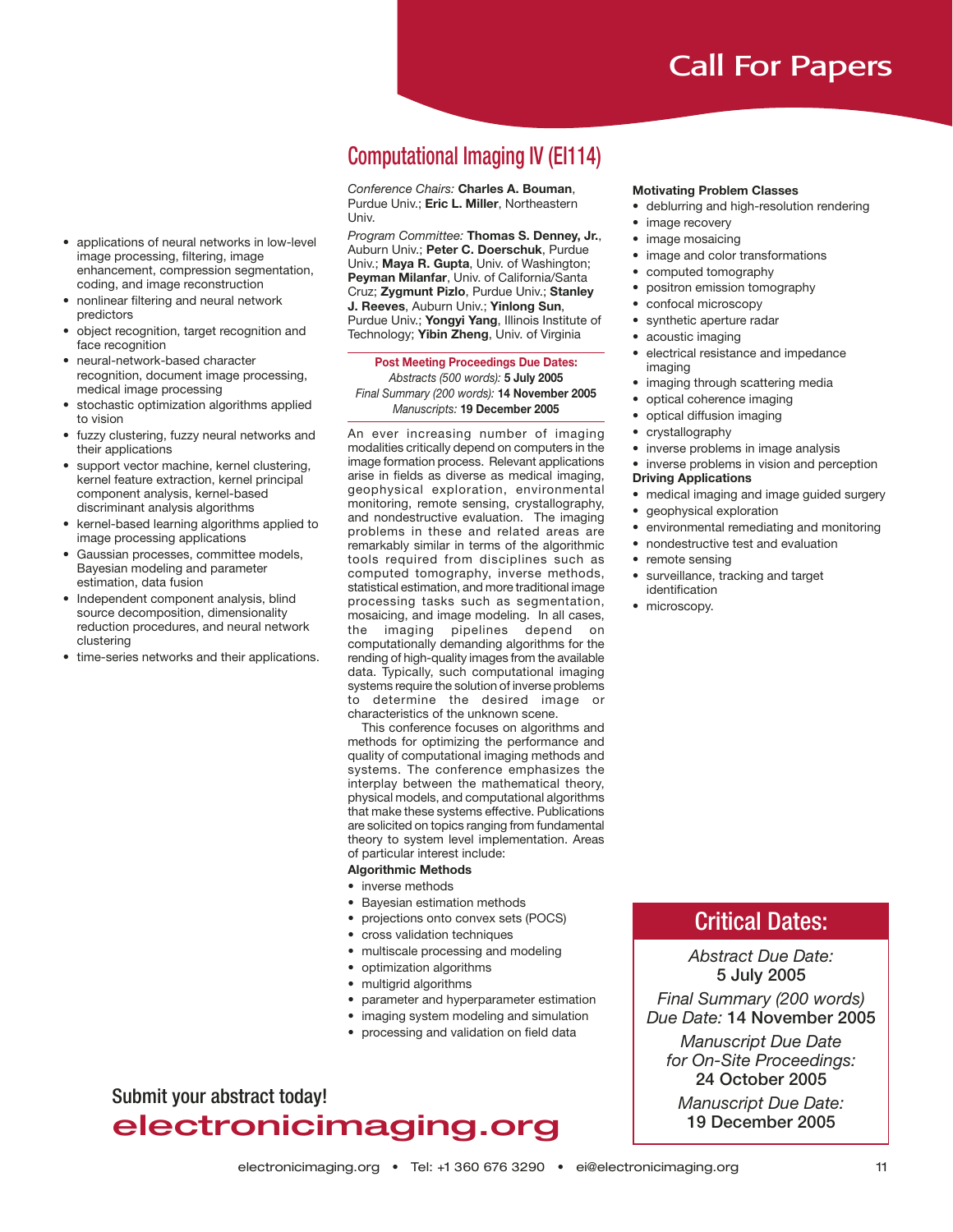# Vision Geometry XIV (EI115)

*Conference Chairs:* **Longin Jan Latecki**, Temple Univ.; **David M. Mount**, Univ. of Maryland/College Park; **Angela Y. Wu**, American Univ.

*Program Committee:* **Gady Agam**, Illinois Institute of Technology; **Gilles Bertrand**, Groupe ESIEE (France); **Atsushi Imiya**, Chiba Univ. (Japan); **Jack Koplowitz**, Clarkson Univ.; **Nathan S. Netanyahu**, Bar Ilan Univ. (Israel); **Peter Veelaert**, Hogeschool Gent (Belgium); **Xiaodong Wu**, Univ. of Iowa

#### **On-site Proceedings Due Dates:**

*Abstracts (500 words):* **5 July 2005** *Manuscripts:* **24 October 2005** *Final Summary (200 words):* **14 November 2005**

This conference is designed to bring together researchers who use geometric theory and techniques to solve problems related to computer vision. Regular contributions and session proposals on all geometric or topological topics of computer vision are very welcome, which include but are not limited to: **Applications of Vision Geometry:**

### • applications in areas such as

- manufacturing, security, entertainment, and health care
- discrete geometry in medical imaging
- inspection, surveillance, biometrics,
- robotics • analysis of line/engineering drawings
- 
- 3D data and view registration • virtualized and augmented reality
- **Geometry of Digital Images:**
- digital geometry and topology (2D and 3D)
- discrete geometry
- approximations of curves and surfaces
- image segmentation in 2D and 3D
- mathematical morphology
- object models, recognition, and features
- invariance and geometric transformations
- surface models and shape recovery

#### **Multimedia Topics:**

- geometric shape representation, modeling, and shape similarity
- geometric methods in video analysis
- geometric problems in 3D reconstruction of the environment (e.g., from the laser range or camera data)

#### **Computational Geometry:**

- complexity of algorithms for vision and image processing
- geometric models of computation
- object recognition and point pattern matching
- convexity problems
- Voronoi diagrams and Delaunay triangulations

Session proposals should include the names and addresses of invited speakers in addition to a short session abstract. It will be the responsibility of session organizers to arrange for abstract submission of all papers presented in their sessions.

# Document Recognition and Retrieval XIII (EI116)

*Conference Chairs:* **Kazem Taghva**, Univ. of Nevada/Las Vegas; **Xiaofan Lin**, Hewlett-Packard Labs.

*Program Committee:* **James Allan**, Univ. of Massachusetts; **Tim L. Andersen**, Boise State Univ.; **Apostolos Antonacopoulos**, The Univ. of Liverpool (United Kingdom); **Elisa H. Barney Smith**, Boise State Univ.; **Brian D. Davison**, Lehigh Univ.; **Xiaoqing Ding**, Tsinghua Univ. (China); **David S. Doermann**, Univ. of Maryland/College Park; **Jianying Hu**, IBM Thomas J. Watson Research Ctr.; **Matthew F. Hurst**, Intelliseek, Inc.; **Hisashi Ikeda**, Hitachi, Ltd. (Japan); **Tapas Kanungo**, IBM Almaden Research Ctr.; **Daniel P. Lopresti**, Lehigh Univ.; **Thomas A. Nartker**, Univ. of Nevada/Las Vegas; **Sargur N. Srihari**, SUNY/Univ. at Buffalo; **George R. Thoma**, National Library of Medicine; **Berrin A. Yanikoglu**, Sabanci Univ. (Turkey)

#### **On-site Proceedings Due Dates:** *Abbreviated papers (5-7 pages):* **5 July 2005**

*Manuscripts:* **24 October 2005**

*Final Summary (200 words):* **14 November 2005**

The fields of document recognition and retrieval have grown rapidly in recent years. This development has been fueled by rising accuracy rates for omnifont and handprint optical character recognition (OCR), decreasing costs for the computational power needed to run such sophisticated algorithms, and the emergence of new application areas such as the World-Wide Web (WWW), digital libraries, and videoand camera-based OCR. The use of OCR is spreading from high-volume, niche domains to more general tasks, including the processing of noisy "real-world" documents, photocopies, and faxes.

Beyond OCR, document recognition includes the recovery of a document's logical structure and format. This encompasses decomposing a document into its various fundamental components (sentences, paragraphs, figures, tables, etc.), tagging these units, and then determining a higher-level structure for the document as a whole. Advanced machine learning techniques may allow one to fully recover the structure of tables and equations and thus understand their content, or the conversion of line drawings from raster to a vector format where the resulting graphical objects are endowed with semantic meaning. Syntactic representation of logical structure (e.g. using grammars) and syntax-directed recognition is another important area where research contributions are solicited.

One primary reason for digitizing existing paper materials is, of course, to simplify retrieval and organization of information. Therefore we are particularly interested in papers which address any of the following issues: (1) retrieval in the face of corrupted readings of the terms in a document; (2) retrieval based on sketches, images, tables, diagrams or other non-linguistic objects that appear in the document; (3) retrieval based on text appearing with nonstandard alignment, in images or graphics; (4) recognition and tagging of mathematical arrays and equations which serve as indicators of subject content or methodology used in the document; (5) novel methods for retrieval and organization of information based on text or other information in a document. Papers addressing retrieval-specific issues are encouraged to use a standard methodology from either statistics (such as the ROC representation) or IR (such as precision versus recall) to assess the effectiveness of proposed techniques against the endpoint goal of correct recognition and retrieval of the entire document, or a section thereof.

Papers are solicited in the following areas:

#### **Recognition**

- algorithms and systems for machineprinted and handwritten character and word recognition, especially for degraded documents (e.g., faxes or old/historical documents)
- large-scale conversion of historical document collections
- quality assurance methods and systems in DRR
- character and word segmentation techniques
- identification and analysis of tables or equations
- page segmentation, including hierarchical decomposition of documents into text regions, colored/textured background, halftones, line-art, etc.
- logical structure analysis, linguistic representation of structure and syntaxdirected recognition of logical structure
- raster-to-vector conversion of line-art, maps, and technical drawings
- filtering and enhancement techniques for document images
- document image compression
- document degradation models
- video- and camera-based OCR
- applications of document recognition to the WWW and digital libraries
- techniques to support spoken language access to document text (audio browsing of document databases)
- multilingual character recognition
- other topics relating to document analysis and character recognition.
- document analysis and synthesis for digital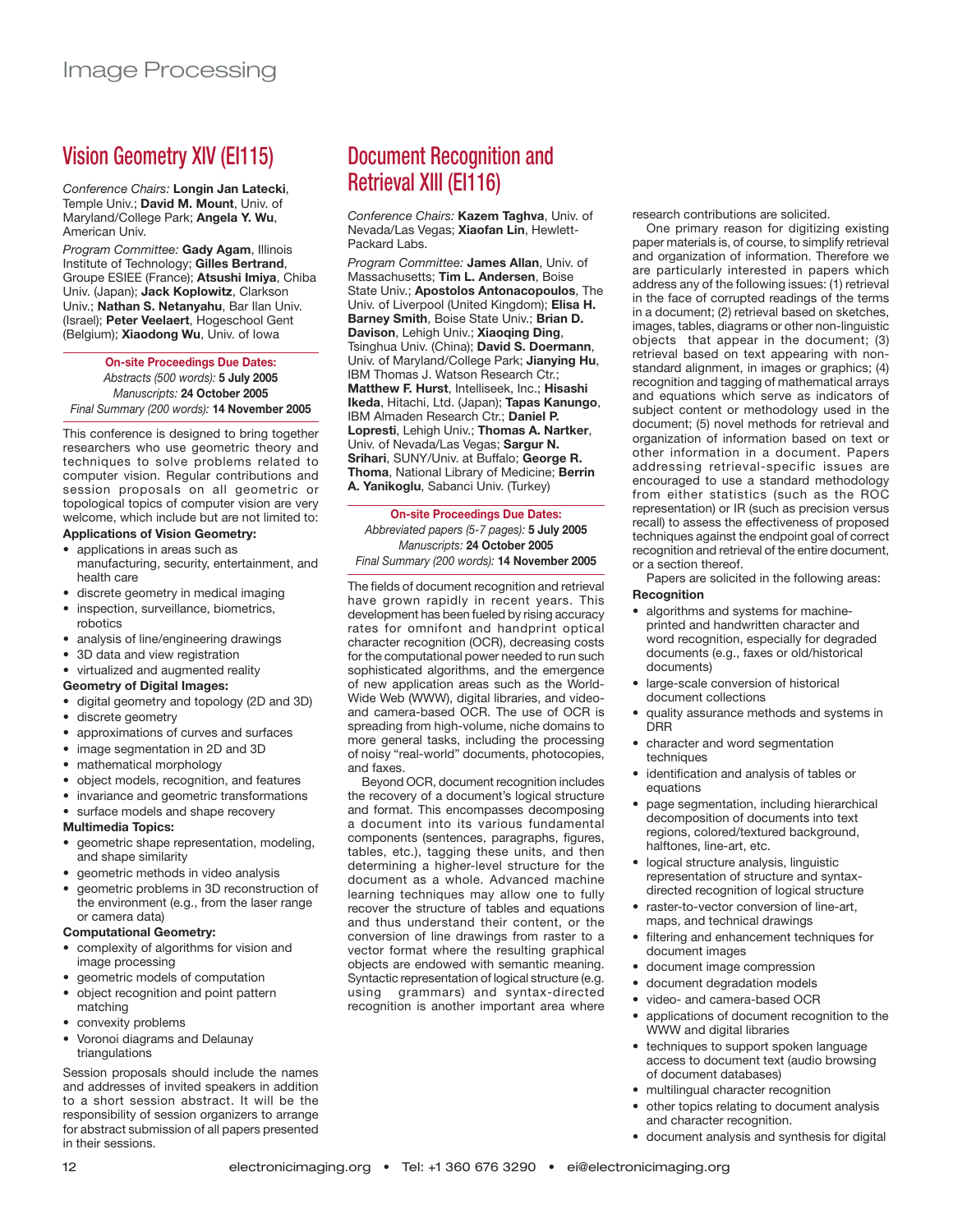publishing (template reuse and layout generation for new contents)

#### **Retrieval**

- impact of recognition accuracy on retrieval effectiveness
- recovery and use of logical structure for retrieval
- information extraction from forms
- relevance feedback techniques for document retrieval
- cross-language and multi-lingual retrieval
- categorization of text documents and imaged documents
- summarization of text documents and imaged documents
- keyword spotting in document images
- approximate string matching algorithms for OCR text
- non-textual retrieval methods
- image and multimedia search
- interfaces for retrieval
- benchmarking and evaluation issues
- other topics relating to the retrieval of documents and document images.

Note: submissions to Document Recognition and Retrieval XIII should be abbreviated papers (5-7 pages). The paper should be informative and address the following questions: i) What is the paper about? ii) What is the original contribution? iii) What is the most closely related work by others and how does this work differ? iv) How can others make use of this work? v) What are the main experimental/theoretical results? Full papers (10-12 pages) will be needed for the final Proceedings.

### Critical Dates:

### *Abstract Due Date:* **5 July 2005** *Final Summary (200 words) Due Date:* **14 November 2005**

*Manuscript Due Date for On-Site Proceedings:* **24 October 2005**

*Manuscript Due Date:* **19 December 2005**

### Digital Publishing (EI126)



*Conference Chairs:* **Jan P. Allebach**, Purdue Univ.; **Hui Chao**, Hewlett-Packard Co.

*Program Committee:* **Kathrin Berkner**, Ricoh Innovations, Inc.; **Charles A. Bouman**, Purdue Univ.; **David F. Brailsford**, Univ. of Nottingham (United Kingdom); **Richard Furuta,** Texas A&M Univ.; **Steven J. Harrington**, Xerox Corp.; **Yuukou Horita**, Toyama Univ. (Japan); **Charles Jacobs**, Microsoft Corp.; **Dhiraj Kacker**, Caslon & Co.; **John Lumley**, Hewlett-Packard Ltd. (United Kingdom); **Lisa Purvis,** Xerox Corp.; **Fernando Vega,** Univ. de Puerto Rico Mayagüez; **Fabio Vitali,** Univ. degli Studi di Bologna (Italy)

#### **Post Meeting Proceedings Due Dates:**

*Abstracts (500 words):* **5 July 2005** *Final Summary (200 words):* **14 November 2005** *Manuscripts:* **19 December 2005**

The innovation in computer, Internet, and printing technologies has forever changed the traditional publishing industry; it has changed how documents are created, published, distributed, and accessed. Publishing is becoming much more dynamic. Advancements in document creation software allows people to be more creative and to publish their own work. Information is delivered through the Internet and displayed on different viewing devices and in various forms. Web-to-print enables new printing paradigms and business models, allowing printers to accept jobs around the world. Digital presses make it possible to have short runs and to make every copy unique for custom printing such as personalized marketing materials and photo albums.

All these opportunities have introduced new imaging challenges. Automatic formatting or reconfiguring documents for different devices requires an intelligent publishing platform, from content preparation and management, to solution delivery. Increasing demands for custom printing and web-to-printing services require automatic content recipient matching; automatic composition with consistent look and feel; accurate branding for stationary and marketing pieces; intelligent preflight tools; and optimized streamlined workflow systems. There are also questions such as how to measure and automatically create aesthetically appealing documents, how much of artistic design and branding can be facilitated through mathematics and engineering, and how to link and transform documents across different

#### formats.

The goal of this conference is to bring together researchers, developers, application, and solution designers from academia, government, and industry to exchange ideas about the problems they are facing and to discuss recent and innovative solutions. Papers are solicited in all areas of digital publishing, including, but not limited to:

#### **Document Content:**

- content preparation, selection, modification, and reuse for cross-platform publishing
- digital rights management

#### **Document style:**

- template, style, branding extraction and reuse
- aesthetic measure of a layout
- aesthetics driven layout

#### **Database publishing:**

- database publishing systems
- data mining driven variable data printing
- content management systems
- CRM for direct marketing
- template design in database publishing

#### **Document composition:**

- document auto-layout algorithms and applications
- document auto-reconfiguration
- document composition tools and user interface
- human computer interaction in document design and composition

#### **Publishing tools and systems:**

- publishing architectures and platforms for custom printing
- preflight tools
- proofing: soft and local proof, printed document artifact measures in proofing.
- document optimization for printing
- font and color management tools
- time, resource, and cost estimation **Workflow:**
- publishing workflows and their management
- printing job scheduling and optimization
- distributed publishing.

### Submit your abstract today! electronicimaging.org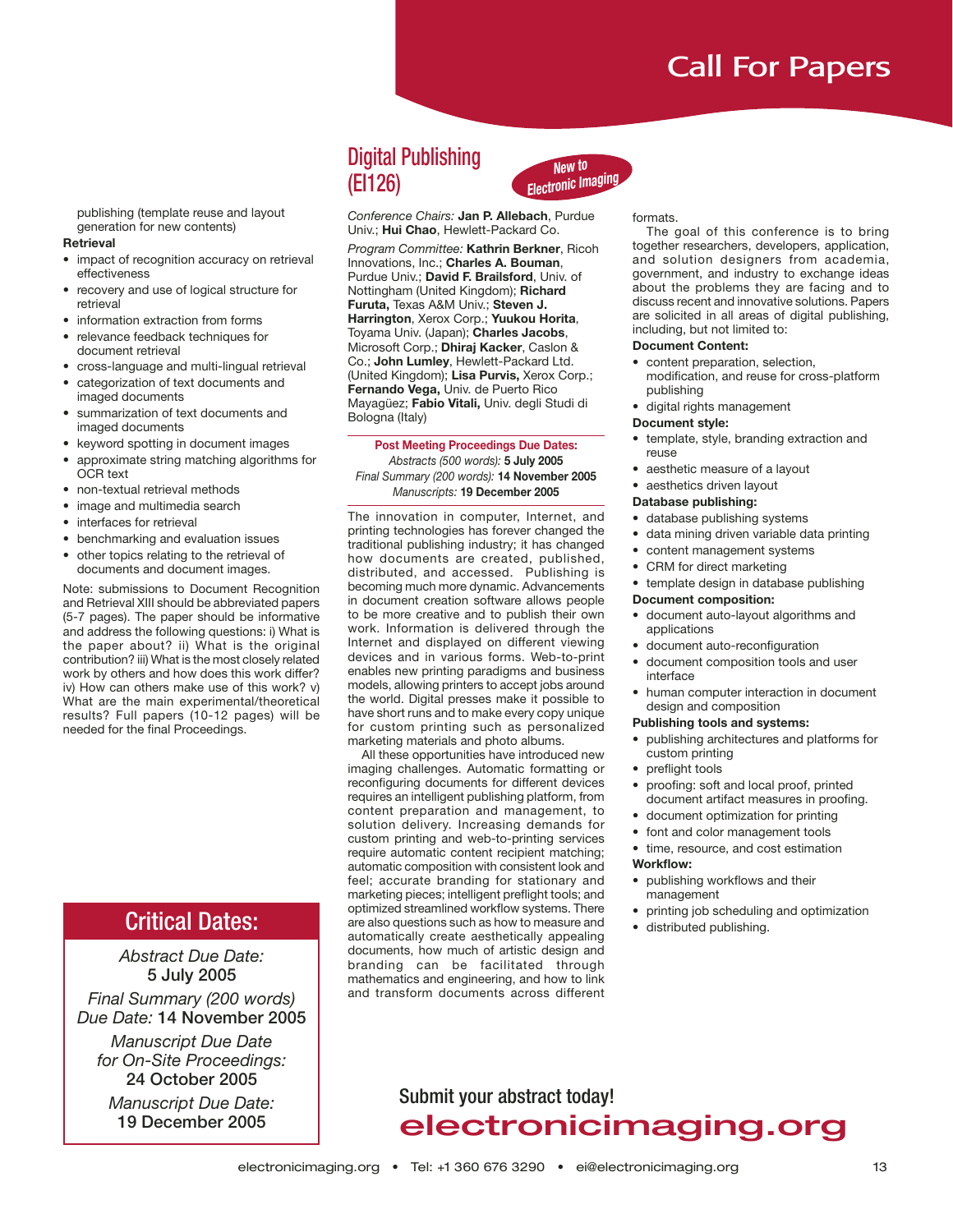### Sensors, Cameras, and Systems for Scientific/Industrial Applications VIII (EI117)

*Conference Chair:* **Morley M. Blouke**, Ball Aerospace & Technologies Corp.

*Program Committee:* **Erik Bodegom**, Portland State Univ. and Technische Univ. Delft (Netherlands); **Robin M. Dawson**, Sarnoff Corp.; **Terrence S. Lomheim**, The Aerospace Corp.; **Gloria G. Putnam**, Eastman Kodak Co.; **Alice L. Reinheimer**, E2V Technologies, Inc.; **Nobukazu Teranishi**, Matsushita Electric Industrial Co., Ltd. (Japan); **Orly Yadid-Pecht**, Univ. of Calgary (Canada)

**Post Meeting Proceedings Due Dates:**

*Abstracts (500 words):* **5 July 2005** *Final Summary (200 words):* **14 November 2005** *Manuscripts:* **19 December 2005**

Solid state optical sensors and solid state cameras have established themselves as the imaging systems of choice for many scientific and industrial applications. The advantages of low-power, low-noise, high-resolution, highgeometric fidelity, broad spectral sensitivity, and extremely high quantum efficiency have lead to a number of revolutionary uses.

This conference will focus on current work in the areas of solid state detectors, solid state cameras, and novel applications with emphasis given to the following subjects:

- large format and mosaic imagers for astronomical and medical applications
- high frame rate sensors for adaptive optics, plasma diagnostics, confocal microscopy, motion capture, and neural imaging
- CCDs, CIDs, and CMOS sensors and camera integration
- HDTV cameras and sensors
- new and novel processes for making CCD and CMOS arrays
- system-on-chip solutions for smart sensors and applications
- CMOS process and design enhancements for next generation active pixel sensors
- low-power imagers for portable applications
- color imaging sensors and cameras with improved dynamic range and resolution
- linear arrays used in cameras for industrial and airborne applications
- color and hyperspectral imaging sensors and sensor systems
- amorphous and polycrystalline silicon arrays for non-destructive test and medical imaging
- active pixel sensors and cameras
- smart sensors and applications
- sensors and cameras enhanced for increased UV and IR response
- e-beam, x-ray, EUV, and charge particle arrays and applications
- novel imaging devices and applications.

You are invited to submit papers on any of the above or related topics.

# Digital Photography II (EI118)

*Conference Chairs:* **Nitin Sampat**, Rochester Institute of Technology; **Jeffrey M. DiCarlo**, Hewlett-Packard Labs.; **Russel A. Martin**, Foveon USA

*Program Committee:* **Eiji Atsumi**, Nokia Japan Co., Ltd. (Japan); **Ted J. Cooper**, Sony Electronics Inc.; **Michael A. Kriss**, Consultant; **Jingqiang Li**, Agilent Technologies, Inc.; **Ricardo J. Motta**, PIXIM, Inc.; **Gloria G. Putnam**, Eastman Kodak Co.; **John R. Reinert Nash**, Lifetouch, Inc.; **Sabine E. Süsstrunk**, Swiss Federal Institute of Technology (Switzerland)

**Post Meeting Proceedings Due Dates:** *Abstracts (500 words):* **5 July 2005** *Final Summary (200 words):* **14 November 2005** *Manuscriptm***er 2005**

Digital photography is experiencing explosive growth both in the consumer and professional markets. Digital camera sales have exceeded multi-use film camera sales for several years, and in 2004, cell-phone camera sales exceeded both digital and film camera sales combined. Due to the many advances, by way of new component technologies and image processing techniques that have been made of late, digital photography has become a reality for consumers and professionals alike.

This conference serves to bring together researchers, scientists, and engineers working in the imaging field to describe recent progress in digital photography and all its relevant areas, from capture, processing, color, compression, transmission and applications, to photofinishing and hard and soft output.

Papers are solicited in the following areas: **Image sensor technologies**

- CCD and CMOS image sensor advancements
- CFA (color filter array) architectures
- sensor characterization
- signal conditioning and pixel processing

#### **Camera processing technologies**

- autofocus and autoexposure algorithms
- illuminant estimation and correction
- demosaicing
- image enhancement algorithms
- tone correction and color correction
- sharpening and noise reduction
- compression standards and implementations

#### **System and workflow technologies**

- rendering algorithms
- profiling techniques
- color management
- colorimetric, preferred and high dynamic range reproductions
- soft and hard copy renderings
- archiving techniques

# Submit your abstract today! electronicimaging.org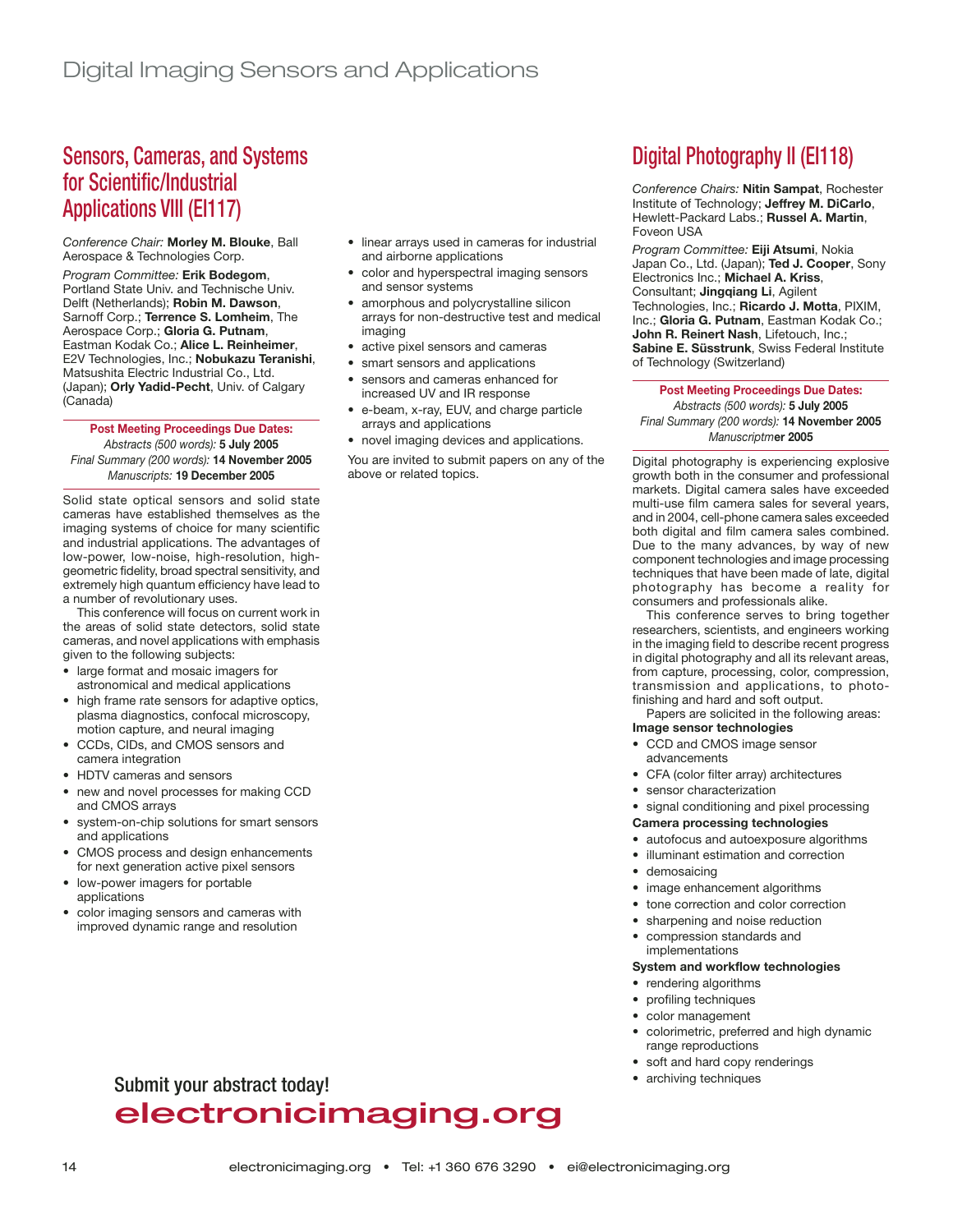#### **Mobile imaging technologies**

- cell-phone and PDA cameras
- size, power, and processing issues
- storage, distribution, display and printing
- mobile imaging standards

#### **Applications and solutions**

- home printing
- digital photo-finishing
- image kiosks
- on-line photo services
- embedded imager platforms

#### **Standards**

- image communications
- ISO speed, MTF, and color image encodings
- image storage technologies
- file formats and image metadata
- sensor characterization
- **Microprocessor and silicon solutions**
- processor requirements
- silicon chipset and platform solutions
- integration and future advancements.

### Machine Vision Applications in Industrial Inspection XIV (EI119)

*Conference Chairs:* **Fabrice Meriaudeau,** Univ. de Bourgogne (France); **Kurt Niel**, Fachhochschule Wels (Austria)

*Program Committee:* **Pierrick T. Bourgeat**, BioMedIA Lab. (Australia); **Luciano da Fontoura Costa**, Univ. de São Paulo (Brazil); **Marc M. Ellenrieder**, Daimler Chrysler AG (Germany); **Steven P. Floeder**, 3M Co.; **David Fofi,** Univ. de Bourgogne (France); **Ralph M. Ford**, The Pennsylvania State Univ.; **Edmund Y. Lam**, The Univ. of Hong Kong (Hong Kong China); **Katia Lebart**, Heriot-Watt Univ. (United Kingdom); **Dinesh Nair**, National Instruments; **Paul L. O'Leary**, Montan Univ. Leoben (Austria); **A. Ravishankar Rao**, IBM Thomas J. Watson Research Ctr.; **Joaquim Salvi, Sr.**, Univ. de Girona (Spain); **Hamed Sari-Sarraf**, Texas Tech Univ.; **Christoph Stiller**, Univ. Karlsruhe (Germany); **Kenneth W. Tobin, Jr.**, Oak Ridge National Lab.; **Yvon Voisin**, Univ. de Bourgogne (France)

**Post Meeting Proceedings Due Dates:** *Abstracts (500 words):* **5 July 2005** *Final Summary (200 words):* **14 November 2005** *Manuscripts:* **19 December 2005**

The goal of this conference is to bring together real-world practitioners and laboratory researchers in machine vision to share recent applications and developments. Topics of interest include the integration of imaging sensors, supporting hardware, computers, and algorithms for manufacturing inspection, characterization, and/or control. The decreased cost of computational power and vision sensors has motivated the rapid proliferation of machine vision technology in a variety of industries. Examples of such industries include aluminum, automotive, forest products, textiles, glass, steel, metal casting, and chemicals. Other industries, such as semiconductor and electronics manufacturing, have been employing machine vision technology for several years. For both new and existing industrial users of machine vision, there are numerous innovative methods to improve productivity, quality, and compliance with product standards.

There are several broad problem areas that have received significant attention in recent years. For example, some industries are collecting enormous amounts of image data from product monitoring systems. New and efficient methods are required to extract insight and to perform process diagnostics based on this historical record. Regarding the physical scale of the measurements, microscopy techniques are nearing resolution limits in fields such as semiconductors, biology, and other nano-scale technologies. Techniques such as resolution enhancement, model-based methods, and statistical imaging may provide the means to extend these systems beyond current capabilities. Furthermore, obtaining real-time and robust measurements in-line or at-line in harsh industrial environments is a challenge for machine vision researchers, especially when the manufacturer cannot make significant changes to their facility or process.

Abstracts are sought that are related to both novel applications of existing methodology and/ or new algorithms or techniques. Abstracts are encouraged from, but not limited to, the following list of topics:

- image processing algorithms and applications
- image-related pattern recognition techniques and applications
- image-related data mining and knowledge discovery
- three-dimensional imaging (stereo, structure-from-motion, laser range finding)
- thermal, color, and/or spectroscopic imaging algorithms and applications
- novel hardware designs
- vision system architectures
- imaging and inspection in harsh environments
- machine vision for process control/ diagnosis, trend analysis, or preventative maintenance
- high-throughput systems for medical or biological applications
- case studies on the impact of machine vision in manufacturing
- machine vision applications for industrial research and development.

Abstract submissions should be ~500 words in length and should contain all of the following information: (1) a clear problem statement and motivation for the work, (2) methods, (3) experimental results (these may be preliminary), and (4) a summary or conclusion. Submissions that do not meet these requirements will not be considered. All abstracts will be peer reviewed. Papers of exceptional quality will be invited to submit revised, extended drafts to the IS&T/ SPIE *Journal of Electronic Imaging.*

### Critical Dates:

*Abstract Due Date:* **5 July 2005** *Final Summary (200 words) Due Date:* **14 November 2005**

*Manuscript Due Date for On-Site Proceedings:* **24 October 2005**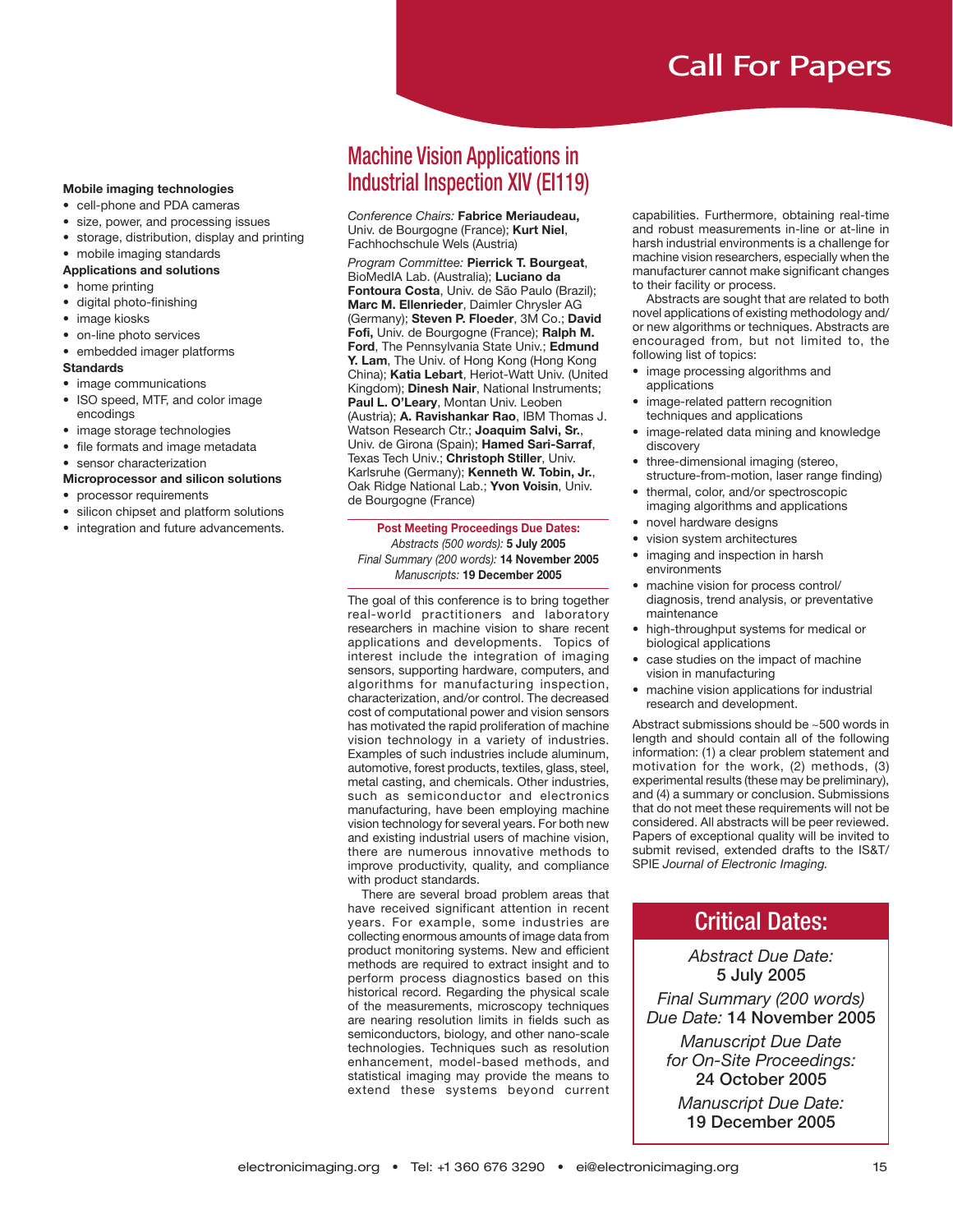# Multimedia Computing and Networking 2006 (EI120)

*In cooperation with* **ACM SIGMultimedia**



*Conference Chairs:* **Surendar Chandra**, Univ. of Notre Dame; **Carsten Griwodz**, Univ. of Oslo (Norway)

*Program Committee:* **Tarek F. Abdelzaher**, Univ. of Virginia; **Sarita V. Adve**, Univ. of Illinois at Urbana-Champaign; **Scott A. Brandt**, Univ. of California/Santa Cruz; **David H. Du**, Univ. of Minnesota; **Wu-chi Feng**, Oregon Health and Science Univ.; **Pål Halvorsen**, Univ. of Oslo (Norway); **Baochun Li**, Univ. of Toronto (Canada); **Ian Marsh**, Swedish Computer Science Institute (Sweden); **Andreas U. Mauthe**, Lancaster Univ. (United Kingdom); **Ketan D. Mayer-Patel**, The Univ. of North Carolina System; **Klara Nahrstedt**, Univ. of Illinois at Urbana-Champaign; **Wei-Tsang Ooi**, National Univ. of Singapore (Singapore); **Ragunathan Rajkumar**, Carnegie Mellon Univ.; **Karsten Schwan**, Georgia Institute of Technology; **Tajana Simunic Rosing**, Hewlett-Packard Co.; **Nalini Venkatasubramanian**, Univ. of California/Irvine; **Dongyan Xu**, Purdue Univ.; **Roger Zimmermann**, Univ. of Southern California; **Michael Zink**, Univ. of Massachusetts/Lowell

### **On-site Proceedings Due Dates:**

*Full papers for review:* **5 July 2005** *Final Manuscripts:* **24 October 2005** *Final Summary (200 words):* **14 November 2005**

The objective of this conference is to bring together researchers and practitioners contributing to all facets of multimedia computing and networking. We especially encourage full and original papers on emerging technologies such as residential broadband networks and digital appliances, multimedia and QoS support for 3G and ad hoc networks, multimedia in P2P environments, sensor networks and grids, power-aware computing and communications, mobile and fixed wireless multimedia networks and content distribution networks. We will specially feature industrial design experiences and showcase tools for nextgeneration multimedia systems and applications. Presenters will be encouraged to make multimedia presentations and demonstrate their solutions in person.

Papers are solicited in all areas of multimedia, including, but not limited to:

#### **Multimedia Networking**

- home, mobile and broadband networks
- QoS control and scheduling
- push technologies, content distribution, and other emerging access technologies
- Internet data streaming, delivery, and widearea caching
- sensor networks for multimedia
- grid use for multimedia

#### **Measurement and Modeling**

- performance measurement of multimedia systems
- statistical modeling of server traffic and server software
- multimedia system simulations and benchmark comparisons

#### **Multimedia Computing**

- multimedia OS services
- power-aware systems
- video-on-demand services
- peer-to-peer media systems
- development tools

#### **Case Studies and Applications**

- entertainment and networked games
- distributed virtual reality
- multimedia authoring.

Authors are invited to submit both research and industrial papers on original, unpublished work describing current research and novel ideas in the area of multimedia computing and networking. Papers whose contributions are supported by experimental evaluations are strongly encouraged. Paper submissions should not exceed 15 single-spaced, single column pages including figures, tables, and references, using a typeface no smaller than 10 points. Full papers and a 500-word text abstract that includes your topic area must be submitted through the meeting website at www.electronicimaging.org

MMCN meeting information may also be found at http://www.ifi.uio.no/mmcn2006

### Security, Steganography, and Watermarking of Multimedia Contents VIII (EI121)

*Conference Chairs:* **Edward J. Delp III**, Purdue Univ.; **Ping Wah Wong**, IDzap LLC

*Program Committee:* **Adnan M. Alattar**, Digimarc Corp.; **Mauro Barni**, Univ. degli Studi di Siena (Italy); **Jeffrey A. Bloom**, Sarnoff Corp.; **Gordon W. Braudaway**, IBM Corp.; **Ingemar J. Cox**, Univ. College London (United Kingdom); **Jana Dittmann**, Otto-von-Guericke-Univ. Magdeburg (Germany); **Ahmet M. Eskicioglu**, CUNY/Brooklyn College; **Jessica Fridrich**, Binghamton Univ.; **Teddy Furon**, IRISA (France); **Ton Kalker**, Hewlett-Packard Co.; **Martin Kutter**, AlpVision SA (Switzerland); **Reginald L. Lagendijk**, Technische Univ. Delft (Netherlands); **Benoît B. Macq**, Univ. Catholique de Louvain (Belgium); **Bangalore S. Manjunath**, Univ. of California/Santa Barbara; **Nasir D. Memon**, Polytechnic Univ.; **Pierre Moulin**, Univ. of Illinois at Urbana-Champaign; **Fernando Pérez-González**, Univ. de Vigo (Spain); **Gaurav Sharma**, Univ. of Rochester; **Claus Vielhauer**, Otto-von-Guericke-Univ. Magdeburg (Germany); **Sviatoslav V. Voloshynovskiy**, Univ. de Genève (Switzerland); **Min Wu**, Univ. of Maryland/ College Park

#### **Post Meeting Proceedings Due Dates:**

*Abstracts (500 words):* **5 July 2005** *Final Summary (200 words):* **14 November 2005** *Manuscripts:* **19 December 2005**

The availability of multimedia contents in digital form, as well as the growth in popularity of communications channels such as the worldwide web and wireless systems, has brought a number of security issues to the forefront. This includes copyright protection, ownership assertion, authentication, access control, and secure communications. The importance of these issues has promoted research and innovative applications of secure technologies such as security protocols, cryptography, digital signature, digital watermarking, time stamping, smart card technology, data hiding and steganography, forgery detection, biometrics, and others.

This conference provides an excellent opportunity for researchers and practitioners to present their work, as well as to keep abreast with the latest developments in security, steganography, and watermarking technologies for multimedia contents including text, audio, graphics, still image, and video.

### Submit your abstract today! electronicimaging.org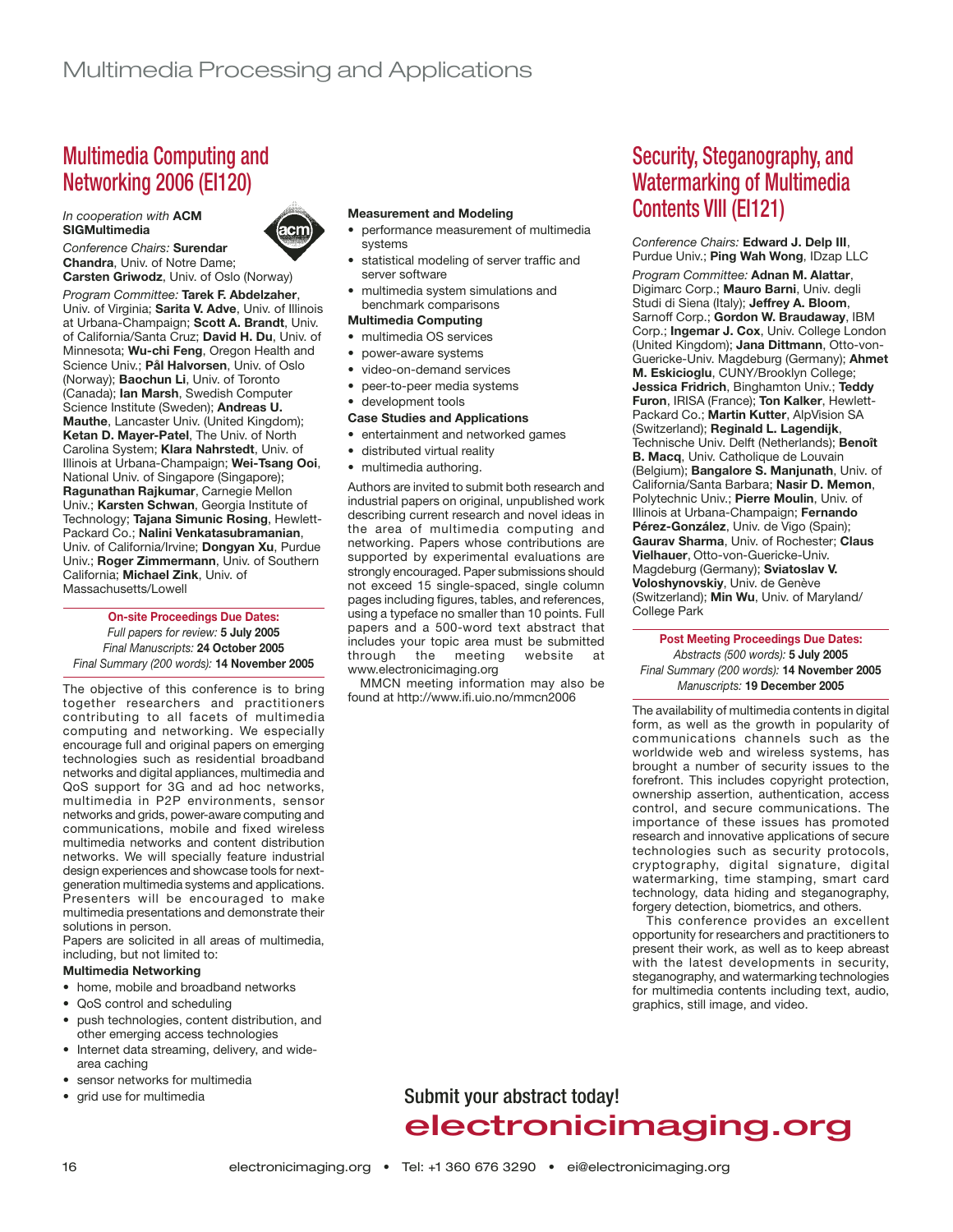Areas of interest include, but are not limited to:

- security architectures for multimedia contents
- server/client security protocols and systems
- smart card security systems
- secure publishing systems
- cryptography and digital signatures for multimedia
- watermarking technologies and algorithms
- forensic imaging algorithms and systems
- attacks on watermarks
- applications and benchmarking of watermarks
- implementations of security and watermarking systems
- steganography and data hiding
- forgery detection
- legal implications of watermarking and/or security systems
- content protection
- digital rights management (DRM) systems
- biometrics
- standardization aspects (e.g., MPEG IPMP and MPEG-21).

This year we will have Special Sessions on the following topics:

- benchmarking and demonstrations of systems
- watermarking security
- multimedia forensics
- natural language watermarking
- biometrics
- applications (with emphasis on non-image, non-audio, non-video methods)

We will also have a special 2 hour "rump session" one evening where anyone will be allowed to have 5 minutes to present a new idea or concept for discussion.

Authors will be required to submit a 2,500 word abstract for review.

Authors are also encouraged to submit papers that involve demonstrations of their work.

### Multimedia Content Analysis, Management, and Retrieval 2006 (EI122)

*Conference Chairs:* **Edward Y. Chang**, Univ. of California/Santa Barbara; **Nicu Sebe**, Univ. van Amsterdam (Netherlands); **Alan Hanjalic**, Technische Univ. Delft (Netherlands)

*Program Committee:* **Kiyoharu Aizawa**, The Univ. of Tokyo (Japan); **Aya Aner-Wolf**, GenTech Corp. (Israel); **Noboru Babaguchi**, Osaka Univ. (Japan); **Nozha Boujemaa**, INRIA Rocquencourt (France); **Arbee L. P. Chen**, National Chengchi Univ. (Taiwan); **Tsuhan Chen**, Carnegie Mellon Univ.; **TatSeng Chua**, National Univ. of Singapore (Singapore); **Ajay Divakaran**, Mitsubishi Electric Research Labs.; **Chitra Dorai**, IBM Thomas J. Watson Research Ctr.; **Arun Hampapur**, IBM Thomas J. Watson Research Ctr.; **Alexander G. Hauptmann**, Carnegie Mellon Univ.; **Alejandro Jaimes**, Fuji Xerox Co., Ltd. (Japan); **Mohan S. Kankanhalli**, National Univ. of Singapore (Singapore); **John R. Kender**, Columbia Univ.; **Anil C. Kokaram**, The Univ. of Dublin, Trinity College (Ireland); **Michael S. Lew**, Leiden Institute of Advanced Computer Science (Netherlands); **Chung-Sheng Li**, IBM Corp.; **Rainer W. Lienhart**, Univ. of Augsburg (Germany); **Wei-Ying Ma**, Microsoft Research Asia (China); **Bernard Merialdo**, Institut Eurécom (France); **Kadir A. Peker**, Mitsubishi Electric Research Labs.; **Silvia Pfeiffer**, Commonwealth Scientific & Industrial Research Organisation (Australia); **Alan F. Smeaton**, Dublin City Univ. (Ireland); **John R. Smith**, IBM Thomas J. Watson Research Ctr.; **Hari Sundaram**, Arizona State Univ.; **Ahmet M. Tekalp**, Univ. of Rochester; **Qi Tian**, The Univ. of Texas at San Antonio; **Svetha Venkatesh**, Curtin Univ. of Technology (Australia); **Stephen T. C. Wong**, Harvard Medical School; **Marcel Worring**, Univ. van Amsterdam (Netherlands); **Aidong Zhang**, SUNY/ Univ. at Buffalo

**On-site Proceedings Due Dates:** *Abstracts (500 words):* **5 July 2005** *Manuscripts:* **24 October 2005** *Final Summary (200 words):* **14 November 2005**

Recent advances in computing, communications and storage technology have made multimedia data become prevalent. Multimedia has gained enormous potential in improving the processes in a wide range of fields, such as advertising and marketing, education and training, entertainment, medicine, surveillance, wearable computing, biometrics, and remote sensing. Rich content of multimedia data, built through the synergies of the information contained in different modalities, calls for new and innovative methods for modeling, processing, mining, organizing, and indexing of this data for effective and efficient searching, retrieval, delivery, management and sharing of multimedia content, as required by the applications in the above mentioned fields. The aim of this conference is to bring together the researchers who are developing such methods, and the users, who are defining the needs for such methods.

It is our intention to make this conference a premium forum for quality papers addressing the research challenges and applications related to

multimedia content analysis, management and retrieval. We are soliciting high-quality submissions that:

- present novel and fresh ideas
- question existing paradigms and unwritten rules
- introduce brave new research directions
- in the following (and other related) areas:

#### **Content Analysis**

- image, audio and video characterization (feature extraction)
- fusion of text, image, video and audio data
- semantic image/video/audio classification
- multimedia semantics modeling
- image, video and audio similarity measures
- unconstrained object and face detection/
- recognition • low- and high-level temporal video segmentation
- benchmarking of content analysis methods and algorithms
- generic methods and algorithms for content analysis and semantics modeling

#### affective content analysis **Content Search/Browsing/Retrieval**

- multimedia mining
- active learning and relevance feedback techniques
- query models, paradigms, and languages for multimedia content retrieval
- browsing and visualization of multimedia data sets
- user interfaces for multimedia databases
- search issues in distributed and heterogeneous systems, meta-search engines
- benchmarking of search, browsing and retrieval methods and algorithms
- generation of video summaries and abstractions
- **Content Management and Delivery**
- multimedia databases
- efficient peer-to-peer storage and search techniques
- indexing and data organization
- system optimization for search and retrieval
- storage hierarchy, scalable storage

#### **Applications**

- personalized multimedia
- media commerce
- biomedical media databases
- multimedia and bioinformatics
- user-friendly multimedia
- news and entertainment
- surveillance
- wearable computing
- management of meeting/presentation recordings
- biometrics
- threat assessment, military and civilian security applications.

The conference program will include invited keynote presentations, invited special sessions, and a panel of experts who will be discussing the remaining research challenges related to multimedia content analysis, management, and retrieval.

electronicimaging.org • Tel: +1 360 676 3290 • ei@electronicimaging.org 17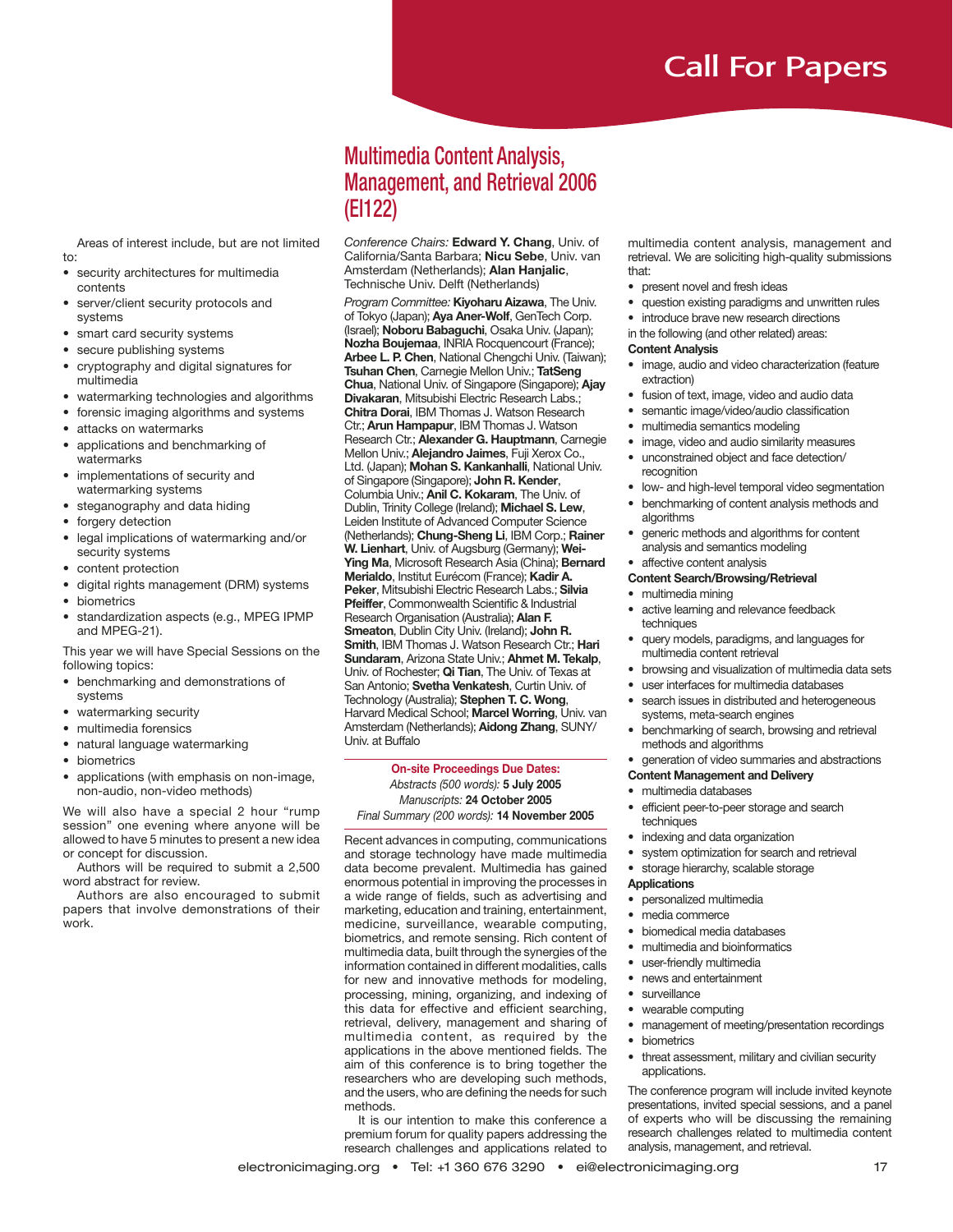# Embedded Processors for Multimedia and Communications III (EI123)

*Conference Chairs:* **Subramania I. Sudharsanan**, Queen's Univ. (Canada); **Michael Bove, Jr.**, MIT Media Lab.; **Sethuraman Panchanathan**, Arizona State Univ.

**Post Meeting Proceedings Due Dates:**

*Abstracts (500 words):* **5 July 2005** *Final Summary (200 words):* **14 November 2005** *Manuscripts:* **19 December 2005**

Progress in electronics and increasing consumer demand have brought in interesting possibilities for embedded processors in a variety of platforms. Highly integrated mobile devices with multimedia capabilities to powerful set-top boxes are prime examples of such embedded processor applications. These embedded processors depending on the market cover a space from highly tailored, lowcost solutions to flexible, powerful multichip solutions.

We solicit papers for this conference that span design, analysis, programming, system architecture, and application aspects of such embedded processors.

Topics to be covered include, but are not limited to:

- processors for mobile phones, PDAs, digital cameras, and portable media devices
- computational aspects of multimedia message handling
- networked and distributed media processing
- single chip integration of mobile phone processing elements
- low-power architectures
- configurable processors for embedded applications
- digital TV processors that handle communications, source decode, and post-processing
- set-top box designs including home media gateways and digital video recorders
- 2D and 3D Graphics processors for DTV, set-top box, and gaming applications
- DVD playback and recordable processors
- novel CCD imaging and processing systems
- application of configurable processors for media and communications
- benchmarking and performance evaluation of embedded processors
- trade-off analysis among hardwired, programmable, and configurable approaches.

# Multimedia on Mobile Devices II (EI124)

*Conference Chairs:* **Reiner Creutzburg**, Fachhochschule Brandenburg (Germany); **Jarmo H. Takala**, Tampereen Teknillinen Yliopisto (Finland); **Chang Wen Chen**, Florida Institute of Technology

*Program Committee:* **Barry A. T. Brown**, Univ. of Glasgow (United Kingdom); **Alan Chalmers**, Univ. of Bristol (United Kingdom); **Surendar Chandra**, Univ. of Notre Dame; **Kenneth J. Crisler**, Motorola Labs.; **David S. Doermann**, Univ. of Maryland/College Park; **Uwe Dummann**, Siemens AG (Germany); **Elizabeth Dykstra-Erickson**, Kinoma, Inc.; **Lajos Hanzo**, Univ. of Southampton (United Kingdom); **Zhihai He**, Univ. of Missouri/ Columbia; **Jamil Khan**, Massey Univ. (New Zealand); **Sethuraman Panchanathan**, Arizona State Univ.; **Timo Pulli**, Nokia; **Matthias Rauterberg**, Technische Univ. Eindhoven (Netherlands); **Phillip A. Regalia**, Institut National des Télécommunications (France); **Haitao Zheng**, Microsoft Research Asia (China)

**Post Meeting Proceedings Due Dates:** *Abstracts (500 words):* **5 July 2005** *Final Summary (200 words):* **14 November 2005** *Manuscripts:* **19 December 2005**

The goal of this conference is to provide an international forum for presenting recent research results on multimedia for mobile devices, and to bring together experts from both academia and industry for a fruitful exchange of ideas and discussion on future challenges.

Submissions are solicited on, but not limited to, the following topics on mobile and ubiquitous multimedia:

- multimedia signal processing and modern compression for mobile devices
- streaming mobile multimedia
- new compression techniques for mobile devices
- novel energy efficient architectures and algorithms for mobile multimedia
- protocols and algorithms to cope with mobility, roaming, limited bandwidth, or intermittent connectivity for mobile multimedia
- case studies, field trials, and evaluations of new applications and services for mobile multimedia
- HCI, interaction design and techniques, user-centered studies for mobile devices
- wearable computers
- new displays for mobile and ubiquitous multimedia
- intelligent, aware, proactive, and attentive environments, perception, sensing, and modeling of the environment
- middleware and distributed computing support for mobile and ubiquitous multimedia
- power issues when transmitting multimedia content
- mobile healthcare
- mobile computer graphics
- mobile games and entertainment
- novel adaptive/context-aware/mobile/ ubiquitous/ ambient/wireless multimedia applications and systems
- m-commerce and m-learning systems.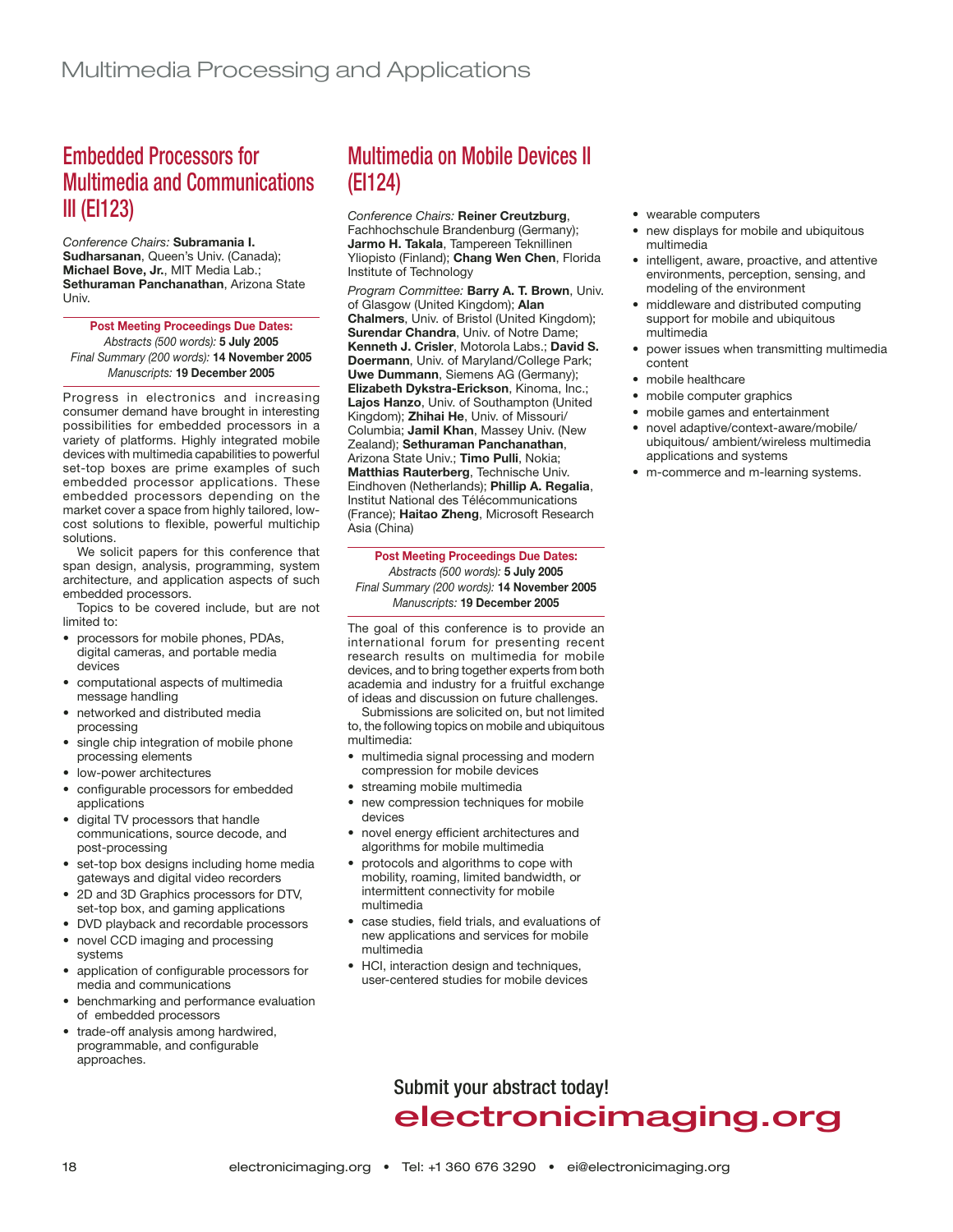# Video Communications and Image Processing

### Visual Communications and Image Processing 2006 (EI127)

*Conference Chairs:* **John G. Apostolopoulos**, Hewlett-Packard Labs.; **Amir Said**, Hewlett-Packard Labs.

*Program Committee:* **Kiyoharu Aizawa**, The Univ. of Tokyo (Japan); **Yucel Altunbasak**, Georgia Institute of Technology; **Alan C. Bovik**, The Univ. of Texas at Austin; **Chang Wen Chen**, Florida Institute of Technology; **Charles D. Creusere**, New Mexico State Univ.; **Gerard de Haan**, Philips Research Labs. (Netherlands); **Edward J. Delp III**, Purdue Univ.; **Eric Dubois**, Univ. of Ottawa (Canada); **Frederic Dufaux**, **Touradj Ebrahimi**, Emitall S.A. (Switzerland); **Onur G. Guleryuz**, DoCoMo Communications Labs. USA, Inc.; **T. Russell Hsing**, Telcordia Technologies, Inc.; **Janusz Konrad**, Boston Univ.; **Alex C. Kot**, Nanyang Technological Univ. (Singapore); **C.-C. Jay Kuo**, Univ. of Southern California; **Reginald L. Lagendijk**, Technische Univ. Delft (Netherlands); **Shipeng Li**, Microsoft Research Asia (China); **Yi Liang**, Qualcomm; **Bangalore S. Manjunath**, Univ. of California/Santa Barbara; **Sanjit K. Mitra**, Univ. of California/Santa Barbara; **Antonio Ortega**, Univ. of Southern California; **Sethuraman Panchanathan**, Arizona State Univ.; **William A. Pearlman**, Rensselaer Polytechnic Institute; **Fernando M. B. Pereira**, Instituto Superior Técnico (Portugal); **Béatrice Pesquet-Popescu**, École Nationale Supérieure des Télécommunications (France); **Fatih M. Porikli**, Mitsubishi Electric Research Labs.; **Majid Rabbani**, Eastman Kodak Co.; **Kannan Ramchandran**, Univ. of California/ Berkeley; **Dan Schonfeld**, Univ. of Illinois at Chicago; **Thomas Sikora**, Technische Univ. Berlin (Germany); **Eckehard G. Steinbach**, Ludwig-Maximilians-Univ. München; **Robert L. Stevenson**, Univ. of Notre Dame; **Thomas Stockhammer**, Technische Univ. München (Germany); **Huifang Sun**, Mitsubishi Electric Research Labs.; **Ming-Ting Sun**, Univ. of Washington; **Andrew G. Tescher**, AGT Associates; **Bhaskaran Vasudev**, Epson Palo Alto Lab.; **John W. Woods**, Rensselaer Polytechnic Institute

**On-site Proceedings Due Dates:** *Extended abstracts (3-4 pages):* **5 July 2005** *Manuscripts:* **24 October 2005** *Final Summary (200 words):* **14 November 2005**

Visual Communications and Image Processing have become important engineering areas that attract interdisciplinary research interest. This conference is designed as a forum for presenting important research results as well as applications. Original and unpublished material is solicited on the following and related topics:

- media coding: image, video, graphics, and object-based coding, emerging coding standards, e.g. MPEG-4. AVC/H.264, MPEG SVC, JPEG-2000, JPIP, JPSEC, JPWL, very-low bit rate coding, highquality image/video/graphics coding, 3D coding
- media over networks: media streaming, video over 802.11 and 3G wireless networks, error resilience, scalability, quality of service, cross-layer optimization for improved media delivery, streaming media content delivery networks
- image/video processing: filtering, interpolation, (e.g. deinterlacing, frame-rate conversion), restoration, compresseddomain processing, superresolution, multimodal media processing
- multiresolution analysis, subbands, wavelets
- object segmentation and tracking, feature extraction
- synthetic imaging and rendering: stereo, multiview and 3D video, synthetic image/ video and graphics representations, 3D and animated 3D models, virtual reality
- application systems: DTV, digital cinema, multimedia content retrieval, man-machine interface, imaging/video surveillance
- media system design: hardware and software architectures and implementation issues
- scalable computations, low-power implementations
- multimedia information security
- other timely topics related to image and video communication and processing.

Please submit paper proposals of 3-4 pages in length, including problem statement, review of prior work, proposed approach, and experimental results.

Similar to prior VCIP's, this year's conference will include a Young Investigator Award and a Best Student Paper Award, with details to be provided soon.

### Critical Dates:

*Abstract Due Date:* **5 July 2005** *Final Summary (200 words) Due Date:* **14 November 2005**

*Manuscript Due Date for On-Site Proceedings:* **24 October 2005**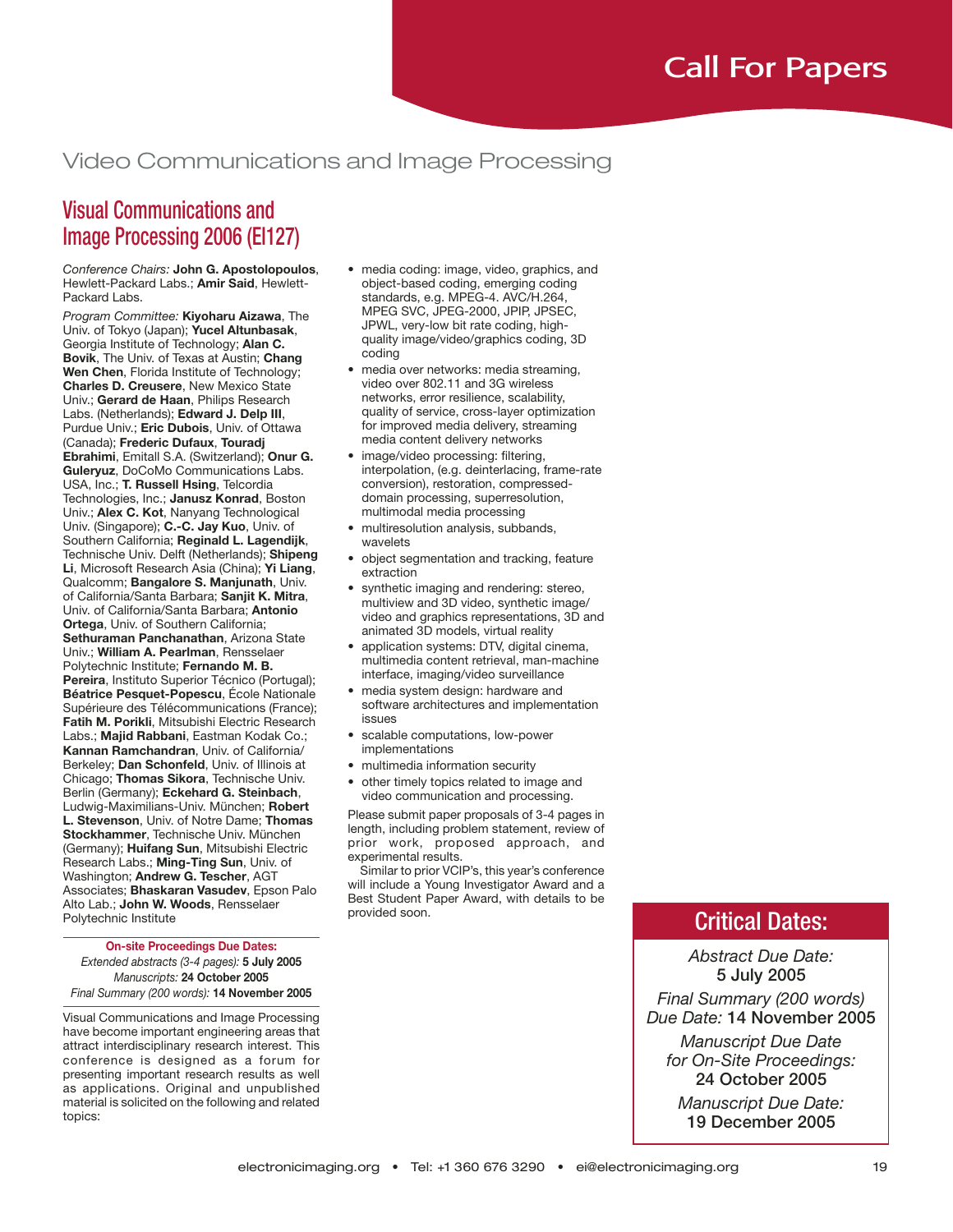# Optical Security and Counterfeit Deterrence Techniques VI (EI125)

*Conference Chair:* **Rudolf L. van Renesse**, VanRenesse Consulting (Netherlands)

*Program Committee:* **Sara E. Church**, Bank of Canada (Canada); **James M. Jonza**, 3M Co.; **Malcolm R. M. Knight**, De La Rue International Ltd. (United Kingdom); **Ian M. Lancaster**, Reconnaissance International (United Kingdom) and International Hologram Manufacturers Association (United Kingdom); **Robert A. Lee**, Commonwealth Scientific & Industrial Research Organisation (Australia); **Hiroyuki Matsumoto**, NHK Spring Co., Ltd. (Japan); **Roger W. Phillips**, Flex Products, Inc.; **Elisabeth Schulz**, European Central Bank (Germany); **Sybrand Spannenburg**, Joh. Enschedé Security Printing B.V. (Netherlands); **Wayne R. Tompkin**, OVD Kinegram Corp. (Switzerland)

### **Post Meeting Proceedings Due Dates:**

*Abstracts (500 words):* **5 July 2005** *Final Summary (200 words):* **14 November 2005** *Manuscripts:* **19 December 2005**

The increasing threat of document fraud and product piracy calls forth unceasing and worldwide R&D efforts on security features and fraud deterrent strategies. These efforts are paramount for successful future security techniques and strategies. Novel ideas are developed in research laboratories, and the acquired experience and knowledge need to be presented to the security community. Communication of these advancements through a centralized medium is a necessity to efficiently convey the current level of understanding of the field as a whole to this security community.

The objective of this 6th two-day Conference on Document Security and Counterfeit Deterrence Techniques is to bring together researchers, manufacturers and users of security devices and systems. This conference will review security policy and technologies, present technical and scientific papers on current advances in optical, opto-electronic and electronic imaging security as well as survey novel technologies for application in future security devices.

The conference will include an evening Topical Exhibit on real-world security problems and solutions. This exhibit is an occasion for contributors to show their work and material in the field of document and product security in an informal ambience.

Papers are solicited in the following and related areas:

- counterfeit and forgery deterrent measures and strategies
- product piracy and product diversion deterrent measures and strategies
- security design measures and strategies
- human factors design of security features and secure documents
- evaluation of security devices and security systems
- document security features and systems
- product authentication features and systems
- card, label, and tag security technology
- validation/authentication detection devices
- opto-biometric identification technology
- standards and commonality for machine readable security features.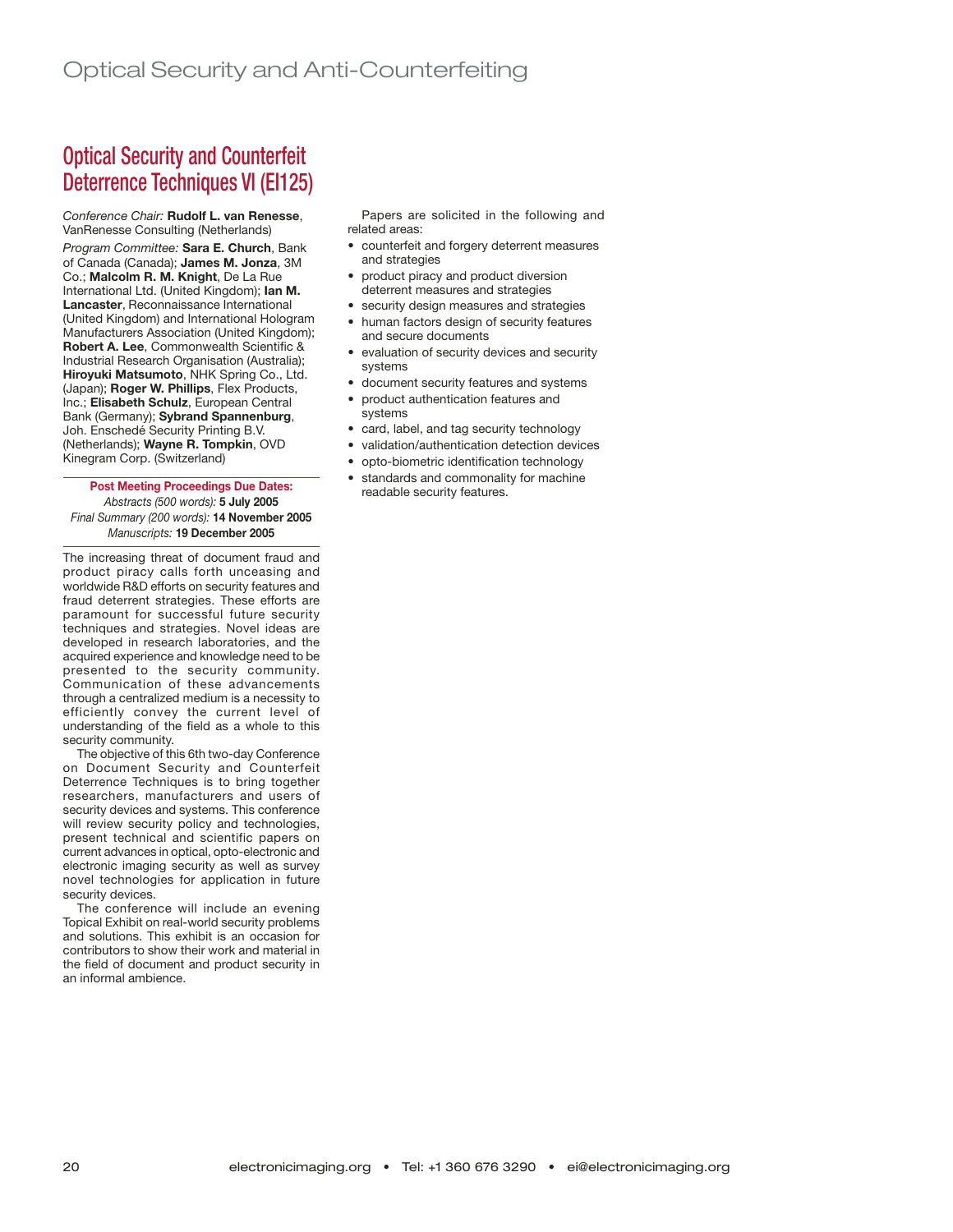### Symposium Demonstration Session

### **Expanded Demonstration Program for EI 2006**

*Conference Chair:* **Neil A. Dodgson**, Univ. of Cambridge (United Kingdom)

The highly-successful, interactive, hands-on demonstration of stereoscopic hardware, software, and display—traditionally a component of the Stereoscopic Display and Applications Conference—will be expanded this year to include research demonstrations and products related to the entire Electronic Imaging Symposium.

The annual demonstration, which has previously showcased the largest and most diverse collection of stereoscopic research and products in one location, is now open to all EI 2006 symposium attendees and commercial entities working in the realm of electronic imaging!

The EI 2006 Demonstration Session represents a unique networking opportunity, a time when attendees can see the latest research in action, compare commercial products, ask questions of technically knowledgeable demonstrators, and even make purchasing decisions about a range of EI products. The Demonstration Session is scheduled to take place over a three hour period in conjunction with the Symposium Poster Session.

### **Conference Authors**

All EI 2006 conference authors may request one complimentary half-table space to demonstrate hardware or software in support of their conference presentation; requests for space must include details on how the demonstration relates to the accepted paper. **All author requests must be received by 15 November 2005; requests received after that date will be subject to a \$100 fee.** Tables are not transferable and, while we will make every effort to accommodate all demonstrators, are subject to availability.

#### **Non-Authors**

Non-authors (or EI authors wishing to demonstrate a product not related to their presentation), including individuals, businesses, and companies, may purchase a half-table for \$250 or 8 × 8-foot space for \$500 by November 15, 2005, on a space-available basis. After that date, rates increase to \$375 and \$750, respectively. (Please inquire for special exhibit/ demonstration session rates.)

 Space is limited. Priority will be given to speakers and companies in support of technical presentations and assigned on a first come/first served basis. Late requests will be considered only if sufficient space is still available. A simple contract is required for participation and EI reserves the right to impose a no show fee of \$50 for individuals and \$200 for corporate entities.

 For further information or to register for the Symposium Demonstration Session, please contact IS&T (info@imaging.org) and put "EI Demonstration" in the subject line; all interested authors will be contacted by IS&T with further information after their papers have been accepted.

Please note that there will not be a separate Stereoscopic Displays and Applications Demonstration Session at the 2006 conference.

### Invitation to Instructors Submit Your Course Proposal

Teaching is an excellent way to share your expertise with Electronic Imaging colleagues, as well as to meet new colleagues, renew professional relationships, and establish business contacts.

EI 2006 is in search of short course instructors. If you have an idea for a course and would like to be considered as an instructor, please submit your name, complete contact information, and proposed course title and description to the Short Course Chairs by July 3, 2005.

- Proposals must include:
- a detailed course description (2 to 4 pages) that outlines the scope and focus of the course, addresses potential overlap issues, and describes the history of the course as applicable (e.g. an update of a course taught at EI 2005; a new class; etc.)
- a list of 4 to 6 measurable and specific learning objectives describing what the student should be able to do at the conclusion of the class
- a statement of who the intended audience is in terms of their job function, and/or training needs; also state any prerequisites
- a brief (max. 50 words) biographical sketch outlining your education and work experience as it relates to your qualifications to present on this topic
- course notes and bibliography (if available).

*Proposal Due Date:* **July 3, 2005** Submit to:ei@electronicimaging.org

*Short Course Chairs:* **Edward J. Delp III, Purdue Univ. Michael A. Kriss,** Consultant

### Critical Dates:

*Abstract Due Date:* **5 July 2005** *Final Summary (200 words) Due Date:* **14 November 2005**

*Manuscript Due Date for On-Site Proceedings:* **24 October 2005**

*Manuscript Due Date:* **19 December 2005**

Submit your abstract today!

# electronicimaging.org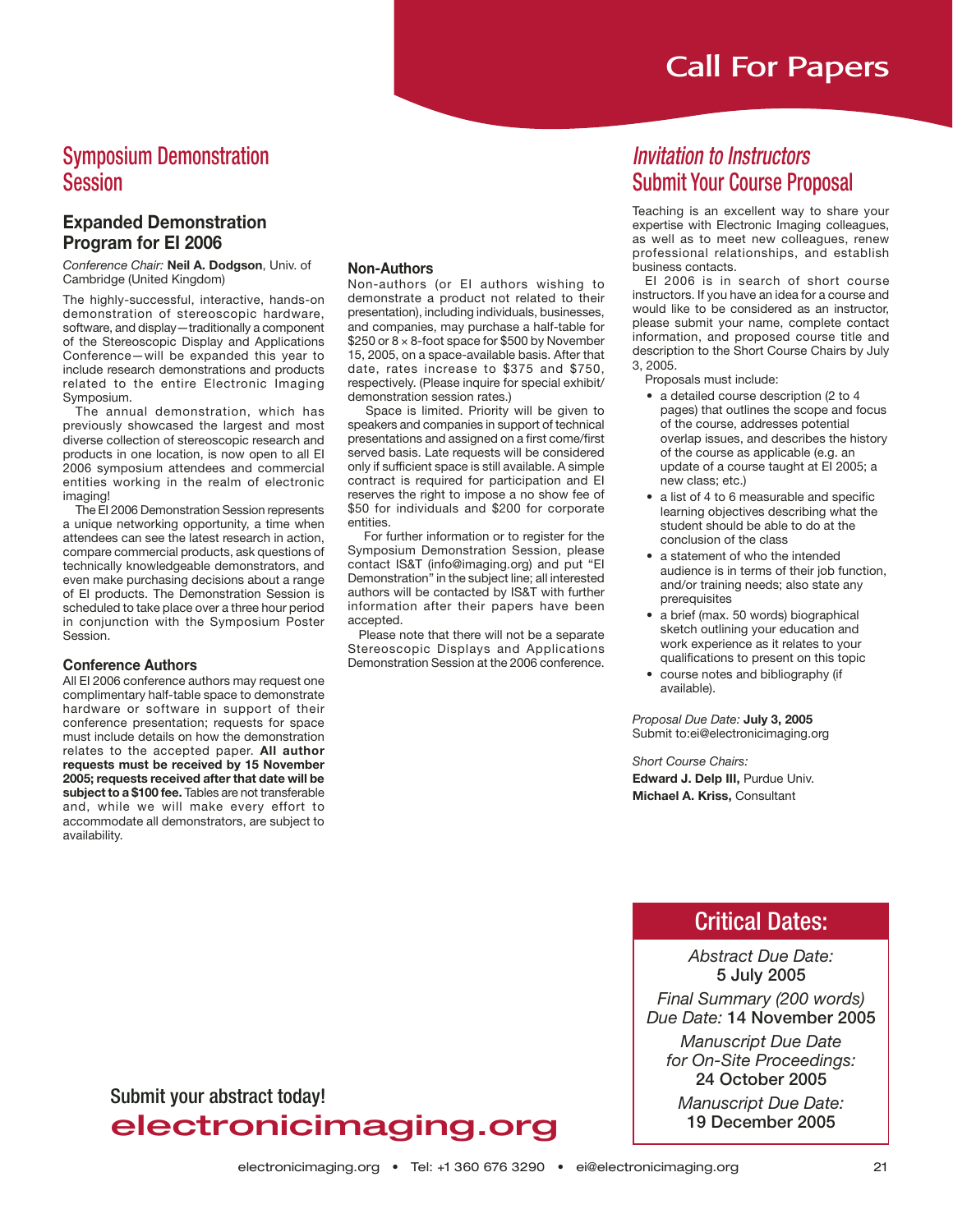### General Information

### **Registration**

Registration fees for conferences and short courses, a registration form, and technical and general information for Electronic Imaging 2006 will be available in the Advance Technical Program.

#### **Participant Registration Fee**

Authors and coauthors are accorded a reduced symposium registration fee.

### **Advance Technical Program**

#### *Available in October 2005*.

The comprehensive Advance Technical Program for this symposium will list conferences, paper titles, and authors in order of presentation; education program schedule, including course descriptions and instructor biographies; an outline of all planned special events; and information detailing the hotel reservations process. All those who submit an abstract will receive a copy, or contact SPIE or IS&T to request a copy.

### About the Symposium Organizers



IS&T, the Society for Imaging Science and Technology, is an international non-profit dedicated to keeping members and others apprised of the latest developments in fields related to imaging science through conferences, educational programs, publications, and its website. IS&T encompasses all aspects of imaging, with particular emphasis on digital printing, electronic imaging, color science, photofinishing, image preservation, silver halide, pre-press technology, and hybrid imaging systems.

#### *IS&T offers members:*

- Free, downloadable access to more than 3,000 papers from IS&T conference proceedings via www.imaging.org
- Subscription to the *Journal of Imaging Science & Technology* or the *Journal of Electronic Imaging*
- Reduced rates on IS&T and other publications, including books, conference proceedings, a second journal subscription, etc.
- Reduced registration fees at all IS&T sponsored or co-sponsored conferences—a value equal to the difference between member and non-member rates alone—as well as on conference tutorials
- Access to the IS&T member directory
- Networking opportunities through active participation in chapter activities and conference, program, and other committees
- Subscription to the IS&T Reporter, a bi-monthly newsletter
- An honors and awards program

Contact IS&T for more information on these and other benefits.

IS&T International Headquarters 7003 Kilworth Lane Springfield, VA 22151 703/642-9090 703/642-9094 fax info@imaging.org www.imaging.org

IS&T European Office Van Eyckpark 1 9250 Waasmunster Belgium +32 494 560 182

**GPLE** The International Society for Optical Engineering

SPIE—The International Society for Optical Engineering is dedicated to advancing scientific research and engineering applications of optical, photonic, imaging, and optoelectronic technologies through its meetings, education programs, and publications.

#### *SPIE offers you:*

- Networking—Stay connected to your professional community. Learn from others willing to share their ideas, and gain access to the people who can help you grow.
- Journal Subscription—You choose one of SPIE's four peer-reviewed journals—available online or in print.
- **oe***magazine*—SPIE's member publication and resource for the worldwide optics and photonics community.
- Technical Forums—SPIE Symposia and online discussion forums are an easy way to communicate with others who have similar interests.
- A Voice in the Community—As a member you may vote on society business, hold office, and receive recognition through society awards, scholarships and fellowships.
- Career Services—Visit the career center or attend a professional development seminar at selected SPIE symposia.
- Member Discounts—Save money on conference and continuing education fees, Digital Library subscriptions, SPIE publications, and distance education.

*SPIE International Headquarters* P.O. Box 10, Bellingham, WA 98227-0010 USA Tel: +1 360 676 3290 Fax: +1 360 647-1445 E-mail: spie@spie.org • Web: www.spie.org *Shipping Address* 1000 20th St., Bellingham, WA 98225-6705 USA

*SPIE Europe* Karin Burger, Manager spieeurope@spieeurope.org Tel: +44 (0)29 2056 9169 Fax: +44 29 2040 4873

E-mail: edmund@spierus.msk.su *SPIE in Russia/FSU* 12, Mokhovaja str., 121019, Moscow, Russia Tel/Fax: (095) 202-1079

### **Hotel Accommodations**

Information concerning hotel reservations, as well as a hotel reservation form, will be included in the Advance Technical Program available in October 2005.

### **Exhibit at Electronic Imaging 2006**

Exhibit your products and services at the only West Coast venue for the full range of imaging components, devices, and systems. Electronic Imaging 2006 will attract, in one location, the world's leading scientists, researchers, product and process design engineers, product developers, and system integrators.

Companies interested in exhibiting at this symposium may contact the Exhibitions Department at IS&T headquarters, +1 703 642 9090. Fax: +1 703 642 9094, E-mail: info@imaging.org.

### **About the IS&T/SPIE Electronic Imaging Technical Group**

Electronic imaging encompasses diverse research, engineering, and specialized applications of electronic imaging devices or systems. Because of the diverse topical areas within electronic imaging, the technical group is divided into six subgroups that cover image processing, image capture, display and hardcopy, system integration, visualization, and low-light instrumentation. Application areas are just as far-reaching. They include industrial automation, graphic arts, aerospace sensing, remote sensing, high-resolution television, optimal fiber teleimaging, document processing, medical imaging, and all areas of digital image processing, including restoration, compression, and analysis.

 Joint sponsorship by the IS&T and SPIE provides even more benefits and contacts for members of the technical group through the close partnership of the two societies. Both IS&T and SPIE members may join the technical group at the member rate of just \$15 per year.

Technical group benefits include:

- a twice-yearly newsletter covering events in the field
- an annual directory of members
- discounts on conference registration fees
- discounts on selected publications, including the SPIE/IS&T copublished quarterly *Journal of Electronic Imaging.*

*Contact SPIE or IS&T for more information or an application.*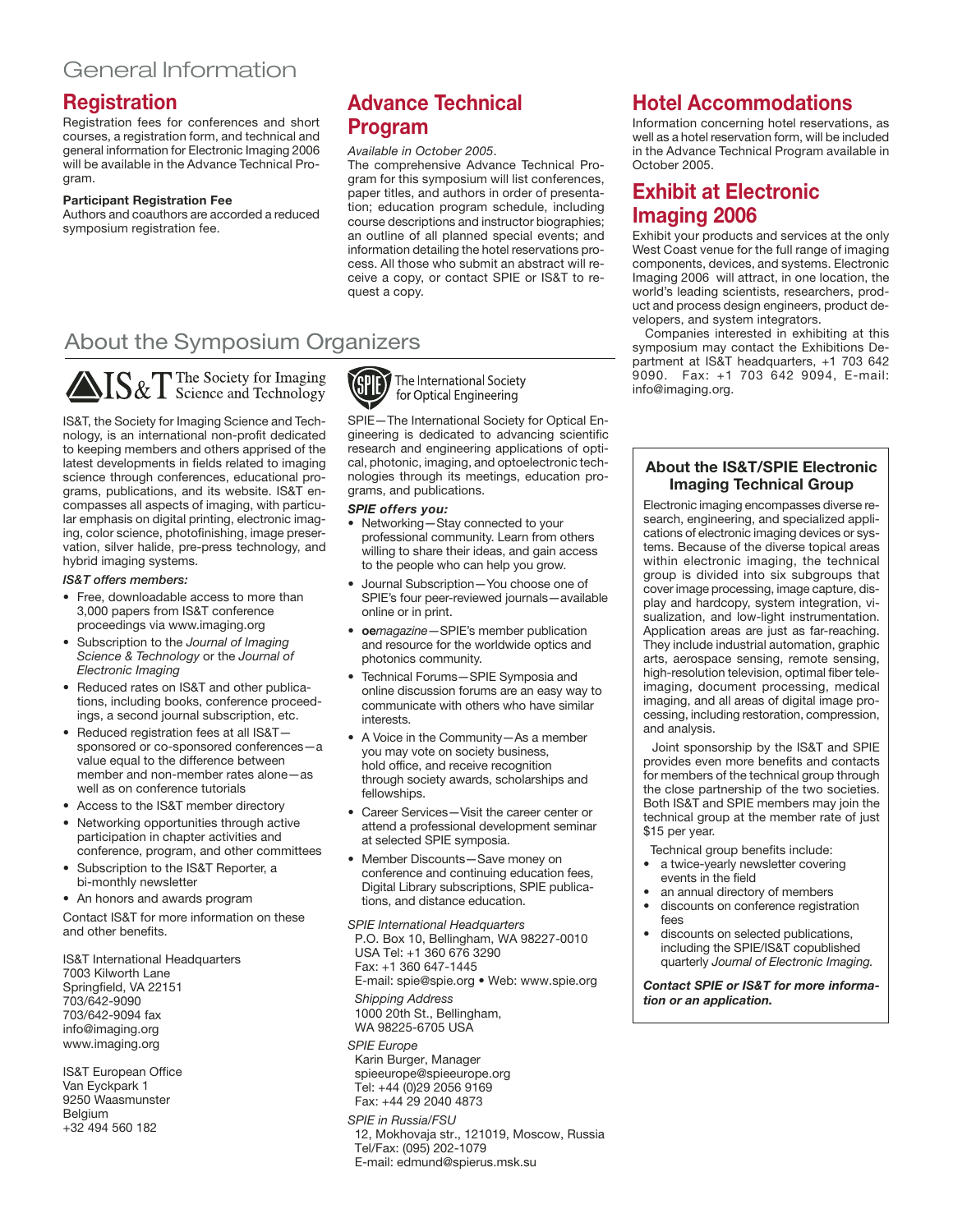### *Request Your Copy of the Technical Program.*

### Here's how:

Submit an abstract. Persons who submit an abstract will automatically receive a copy of the program.

Request an Advance Technical Program. Only those who submit an abstract or request a program will receive one.

**IS&T—The Society for Imaging Science and Technology** 7003 Kilworth Lane

Springfield, VA 22151 USA

Tel: +1 703 642 9090 Fax: +1 703 642 9094 info@imaging.org www.imaging.org

#### **SPIE—The International Society for Optical Engineering** P.O. Box 10, Bellingham, WA 98227-0010 USA

Tel: +1 360 676 3290 Fax: +1 360 647 1445 spie@spie.org www.spie.org

On-site Proceedings are published in advance for distribution at the meeting. Manuscripts for onsite books are due 12 weeks before the meeting.

••Post-meeting Proceedings are published approximately 6 to 8 weeks after the meeting. Manuscripts are due 4 weeks before the meeting.

### Electronic mad **Science and Technology**

*Abstract Due Date: 5 July 2005*

- *Manuscript Due Date for On-site Proceedings:* **24 October 2005**
- *•• Manuscript Due Date for Post-meeting Proceedings:* **19 December 2005**

*Final Summary Due Date: 14 November 2005*

### ALL DUE DATES MUST BE STRICTLY OBSERVED

### **IMPORTANT!**

**Submissions imply the intent of at least one author to register, attend the symposium, present the paper (either orally or in poster format), and submit a full-length manuscript for publication in the conference Proceedings.**

All authors (including invited or solicited speakers), program committee members, and session chairs are responsible for registering and paying the reduced author, session chair, program committee registration fee. (Current IS&T or SPIE Members receive a discount on the registration fee.)

### **Web**

**You are STRONGLY ENCOURAGED to submit abstracts using the "submit an abstract" link at: www.electronicimaging.org**

**Submitting directly on the Web ensures that your abstract will be immediately accessible by the conference chair for review through MySPIE, the author/chair web site.**

Please note! When submitting your abstract you must provide contact information for all authors, summarize your paper, and identify the **contact author** who will receive correspondence about the submission and who must submit the manuscript and all revisions. Please have this information available before you begin the submission process.

First-time users of MySPIE can create a new account by clicking on the create new account link.

#### **Your abstract submission must include all of the following:**

#### **1. PAPER TITLE**

- **2. AUTHORS** (principal author first) For each author: First (given) name (initials not acceptable), Last (family) name, Affiliation, Mailing address, Telephone, Fax, and Email address.
- **3. PRESENTATION PREFERENCE** "Oral Presentation" or "Poster Presentation."
- **4. PRINCIPAL AUTHOR'S BIOGRAPHY** Approximately 50 words.
- **5. ABSTRACT TEXT** Please see individual Call for Papers for Submission requirements.
- **6. KEYWORDS** Maximum of five keywords.

If you do not have web access, you may E-MAIL each abstract separately to: abstracts@spie.org in ASCII text (not encoded) format. There will be a time delay for abstracts submitted via e-mail as they will not be immediately processed for chair review.

IMPORTANT! To ensure proper processing of your abstract, the SUBJECT line must include only:

### **SUBJECT: Conf Code (for example: EI101)**

### **Final Summary**

Accepted authors will receive instructions for the 200-word final summary. The final summaries will be published and available at the meeting.

### **Conditions of Acceptance**

- **Authors are expected to secure funding for registration fees, travel, and accommodations, independent of IS&T/ SPIE, through their sponsoring organizations before submitting abstracts.**
- Only original material should be submitted.
- Commercial papers, papers with no new research/ development content, and papers where supporting data or a technical description cannot be given for proprietary reasons will not be accepted for presentation in this symposium.
- Abstracts should contain enough detail to clearly convey the approach and the results of the research.
- Government and company clearance to present and publish should be final at the time of submittal. If you are a DoD contractor, allow at least 60 days for clearance. Authors are required to warrant to SPIE/IS&T in advance of publication of the Proceedings that all necessary permissions and clearances have been obtained, and that submitting authors are authorized to transfer copyright of the paper to SPIE/IS&T.

### **Review, Notification, Program Placement**

- To ensure a high-quality conference, all abstracts and Proceedings manuscripts will be reviewed by the Conference Chair/Editor for technical merit and suitability of content. Conference Chair/Editors may require manuscript revision before approving publication, and reserve the right to reject for presentation or publication any paper that does not meet content or presentation expectations. SPIE/IS&T's decision on whether to accept a presentation or publish a manuscript is final.
- Applicants will be notified of abstract acceptance by mail no later than 24 October 2005. Early notification of acceptance will be placed on the Web the week of 26 September 2005 at www.electronicimaging.org
- Final placement in an oral or poster session is subject to the Chairs' discretion. Instructions for oral and poster presentations will be included in your author kit. All oral and poster presentations are included in the *Proceedings,* and require presentation at the meeting and submission of a manuscript.

### *Proceedings*

- These conferences will result in full-manuscript Chairs/ Editor-reviewed volumes published in the *Proceedings*.
- Correctly formatted, ready-to-print manuscripts submitted in English are required for all accepted oral and poster presentations. Electronic submissions are recommended, and result in higher quality reproduction. Submission must be provided in PostScript created with a printer driver compatible with SPIE's online Electronic Manuscript Submission system. Instructions are included in the author kit and from the "Author Info" link at the conference website.
- Authors are required to transfer copyright of the manuscript to SPIE/IS&T or to provide a suitable publication license.
- Papers published are indexed in leading scientific databases including INSPEC, Ei Compendex, Chemical Abstracts, International Aerospace Abstracts, Index to Scientific and Technical Proceedings and NASA Astrophysical Data System.
- **Late manuscripts may not be published in the conference Proceedings,** whether the conference volume will be published before or after the meeting. The objective of this policy is to better serve the conference participants as well as the technical community at large, by enabling timely publication of the Proceedings.
- **Papers not presented at the meeting will not be published in the conference Proceedings,** except in the case of exceptional circumstances at the discretion of SPIE, IS&T, and the Conference Chairs/Editors.